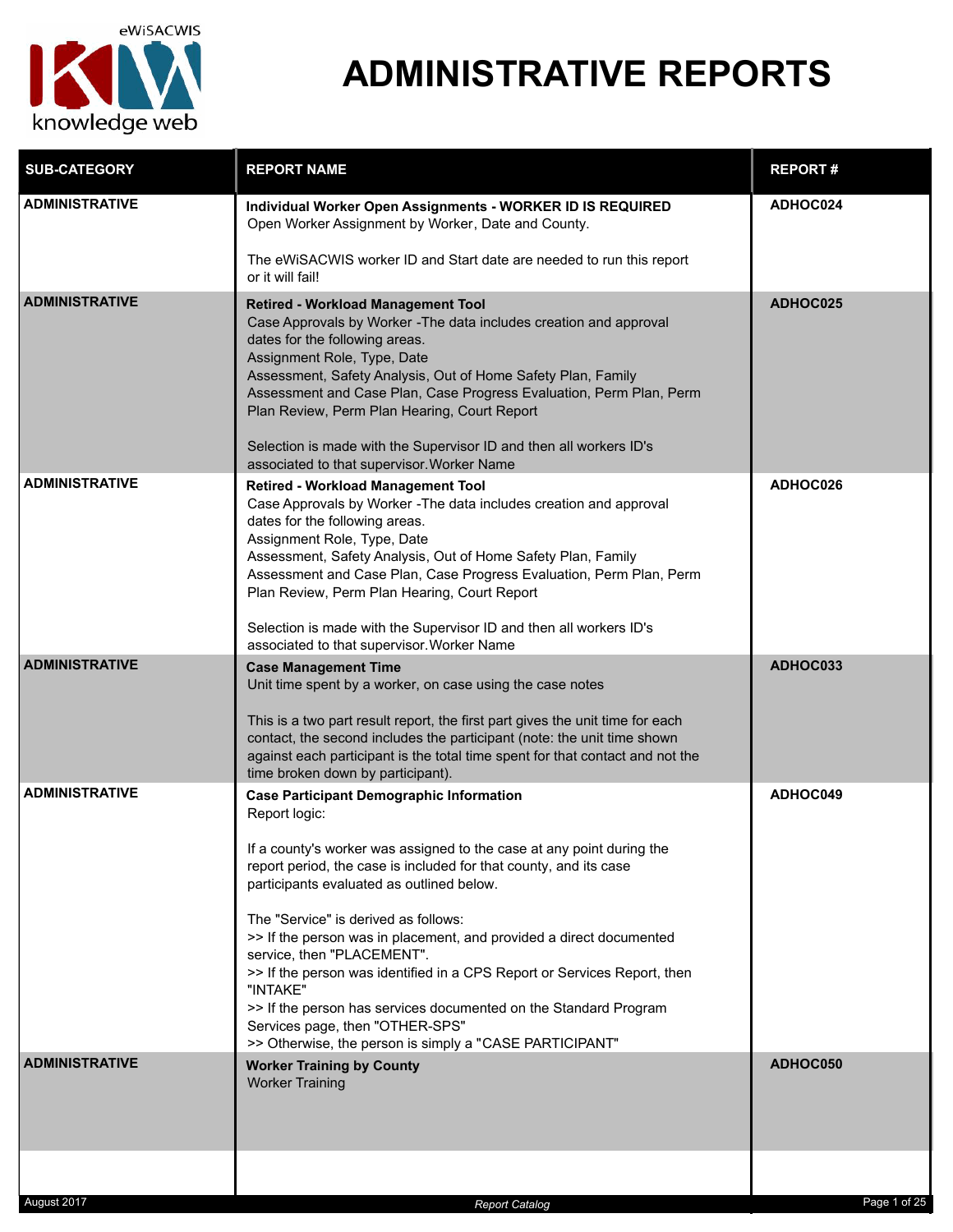

| <b>SUB-CATEGORY</b>   | <b>REPORT NAME</b>                                                                                                                                                                                                                                                                                                                                                                                                                                                                                                                                                                                                                   | <b>REPORT#</b>  |
|-----------------------|--------------------------------------------------------------------------------------------------------------------------------------------------------------------------------------------------------------------------------------------------------------------------------------------------------------------------------------------------------------------------------------------------------------------------------------------------------------------------------------------------------------------------------------------------------------------------------------------------------------------------------------|-----------------|
| ADMINISTRATIVE        | 18 Year Old Report<br>This report lists case participants who are in an out-of-home placement<br>and who will be turning 18 or 21 during the next month.                                                                                                                                                                                                                                                                                                                                                                                                                                                                             | <b>CM0101</b>   |
| <b>ADMINISTRATIVE</b> | <b>Worker Training</b><br>This report tracks worker compliance with DCF-43.                                                                                                                                                                                                                                                                                                                                                                                                                                                                                                                                                          | <b>CM1801</b>   |
| <b>ADMINISTRATIVE</b> | eWiSACWIS Report Usage<br>The EWR Report Usage Report (CM20X100) provides a count of<br>eWiSACWIS reports downloaded by county, by worker, and a list of all<br>Case Face Sheet Reports (DWIS_ADM_001 Case Face Sheet)<br>downloaded by worker. This report also states if the reports accessed<br>were downloaded directly from eW Reports, or were run on-demand.<br>Please use this report to determine the frequency and quantity to which<br>eW Reports are accessed in the county, and to additionally use it for<br>auditing purposes. This report will provide prior 6 months report usage<br>data from the report run date. | <b>CM20X100</b> |
| <b>ADMINISTRATIVE</b> | <b>AFCARS Foster Care Exceptions Report</b><br>This report displays the current AFCARS Errors for a County. The report<br>also breaks out the errors by errors in closed cases and errors in open<br>cases. For each error, the report displays the child, case, primary worker,<br>and error description.                                                                                                                                                                                                                                                                                                                           | CM2102          |
| <b>ADMINISTRATIVE</b> | <b>Audit Tracking by County</b><br>The purpose of this report is to provide the detail of case, person,<br>provider and worker records that were expanded for detailed viewing by<br>workers from the Navigation search page for the county and date range<br>specified.                                                                                                                                                                                                                                                                                                                                                             | <b>CM22a01</b>  |
| <b>ADMINISTRATIVE</b> | <b>Audit Tracking by Work Type</b><br>The purpose of this report is to provide the names of workers, by county,<br>that accessed a specified case/person/provider/worker during the time<br>period specified.                                                                                                                                                                                                                                                                                                                                                                                                                        | <b>CM22a02</b>  |
| <b>ADMINISTRATIVE</b> | <b>Case Face Sheet</b><br>This report provides detailed current and historical information for a single<br>Case ID.<br>Note that historical data will contain:<br>> A list of every Access Report received after 2000. Access reports<br>received between 2000-2005 will be available depending upon when the<br>county in question implemented eWiSACWIS.<br>> A list of every Initial Assessment completed after 2000. The safety<br>findings on these assessments are available as of 2006.                                                                                                                                       | DWIS_ADM_001    |
| <b>ADMINISTRATIVE</b> | 19 Year Old Report<br>Lists Children in Adoptive Placements who are turning 19 in the next<br>month.                                                                                                                                                                                                                                                                                                                                                                                                                                                                                                                                 | <b>FM0101</b>   |
| August 2017           | <b>Report Catalog</b>                                                                                                                                                                                                                                                                                                                                                                                                                                                                                                                                                                                                                | Page 2 of 25    |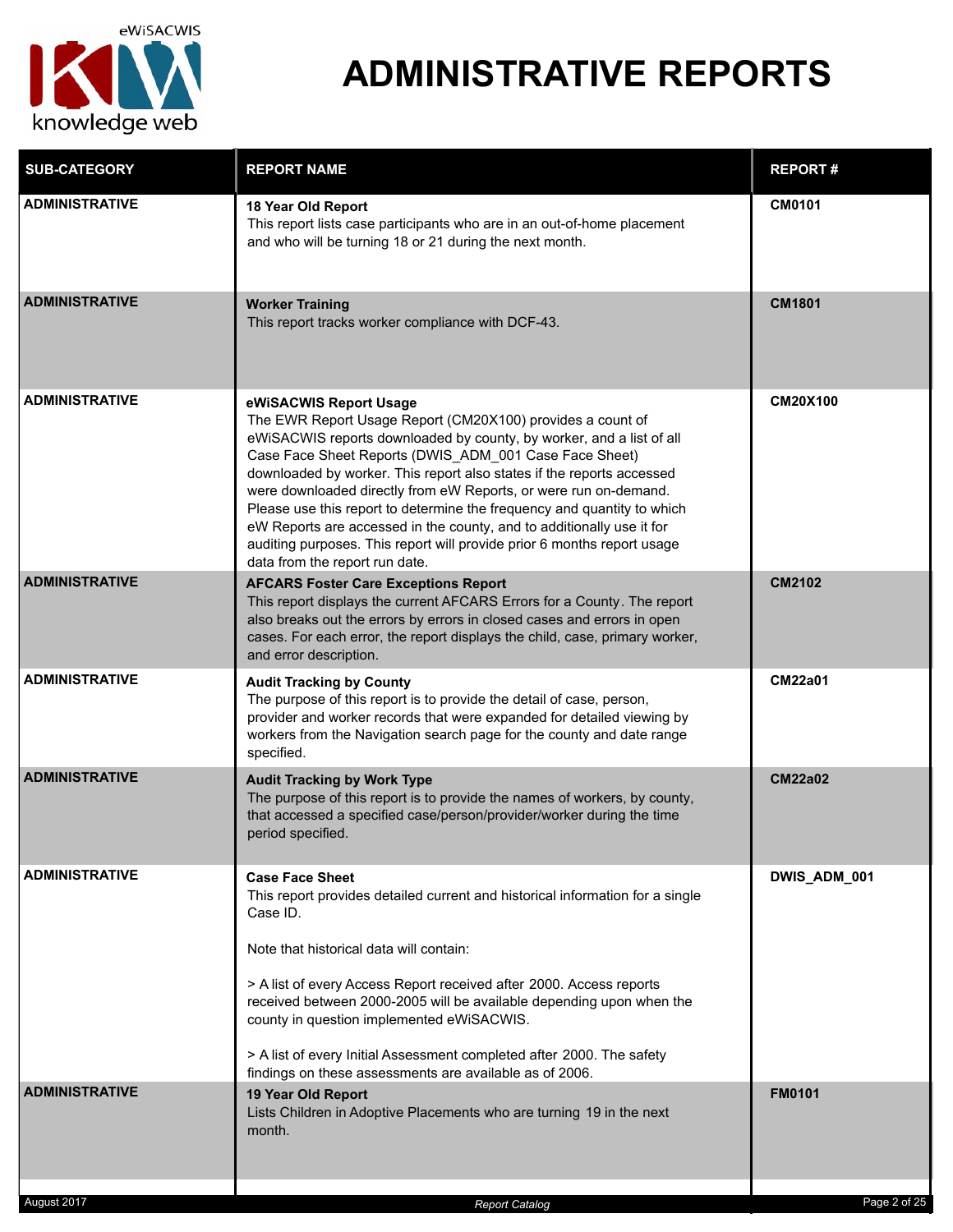

| <b>SUB-CATEGORY</b>   | <b>REPORT NAME</b>                                                                                                                                                                                                                                                                                                                                                                                                                                                                                                                                                                 | <b>REPORT#</b>  |
|-----------------------|------------------------------------------------------------------------------------------------------------------------------------------------------------------------------------------------------------------------------------------------------------------------------------------------------------------------------------------------------------------------------------------------------------------------------------------------------------------------------------------------------------------------------------------------------------------------------------|-----------------|
| <b>ADMINISTRATIVE</b> | <b>Rate Review By Approval Date</b><br>The Rate Review Timeliness report is used for monitoring purposes;<br>listing Rate Reviews being made in a timely fashion by counties on<br>children who werewithin the reporting period. This report also provides<br>detailed information about all completed, overdue and those that are due<br>in the next 30 days from the report end date.                                                                                                                                                                                            | <b>FM01X101</b> |
| <b>ADMINISTRATIVE</b> | <b>Title IV-E New Placements and Discharges</b><br>The purpose of this report is to identify kids who were removed from their<br>home and who entered out of home care. The report will provide basic<br>placement data and also include current IV-E eligibility determination<br>information. It will also be used to monitor new placements and ensure<br>timely completion of IV-E eligibility determination. Discharges from out of<br>home care placements are also included in this report.                                                                                 | <b>FM0301</b>   |
| <b>ADMINISTRATIVE</b> | <b>Birthday Report</b><br>This report lists all case participants who turned five, twelve and fifteen<br>years old in the previous month and were moved from one service code<br>to another.                                                                                                                                                                                                                                                                                                                                                                                       | <b>PM02A00</b>  |
| <b>ADMINISTRATIVE</b> | <b>Retired - Case List</b><br>The purpose of this report is to document the number of cases by case<br>type that were open during a given reporting period.                                                                                                                                                                                                                                                                                                                                                                                                                        | <b>SM04A02</b>  |
| <b>ADMINISTRATIVE</b> | Retired - Case List by Worker - Summary<br>When requesting for individual worker, this program will produce an MS<br>Word file identified by the report name and worker ID. This report will be<br>an individual worker's list of current open cases. When requesting for a<br>worker who is a supervisor, this program will produce a formatted Adobe<br>Acrobat PDF file identified by the report name and supervisor ID. This<br>report will list the supervisor's current open cases followed by a list of<br>current open cases for each worker who report to the supervisor. | <b>SM04A07</b>  |
| <b>ADMINISTRATIVE</b> | <b>Case Assignment Report</b><br>The Case Assignment Report contains information related to open cases<br>during the report period. The report breaks out the number of primary<br>and secondary cases each worker has, the total number of open cases in<br>each county, and each region by case type, and detail information about<br>each case that is open during the reporting period. The purpose of the<br>report is to assist counties in tracking and monitoring workflow.                                                                                                | <b>SM04A103</b> |
| <b>ADMINISTRATIVE</b> | <b>Closed Cases Report</b><br>This report provides information on cases that were closed during the<br>previous month.                                                                                                                                                                                                                                                                                                                                                                                                                                                             | <b>SM0501b</b>  |
| <b>ADMINISTRATIVE</b> | <b>Retired - Standard Program Services</b><br>04/13/2016 - This report had been retired and please use SM10C100 to<br>obtain documented Standard Program Services.<br>This report provides a listing of the documented Standard Program<br>Services and the associated data elements recorded in the Standard<br>Program Services module.                                                                                                                                                                                                                                          | <b>SM10C01</b>  |
|                       |                                                                                                                                                                                                                                                                                                                                                                                                                                                                                                                                                                                    |                 |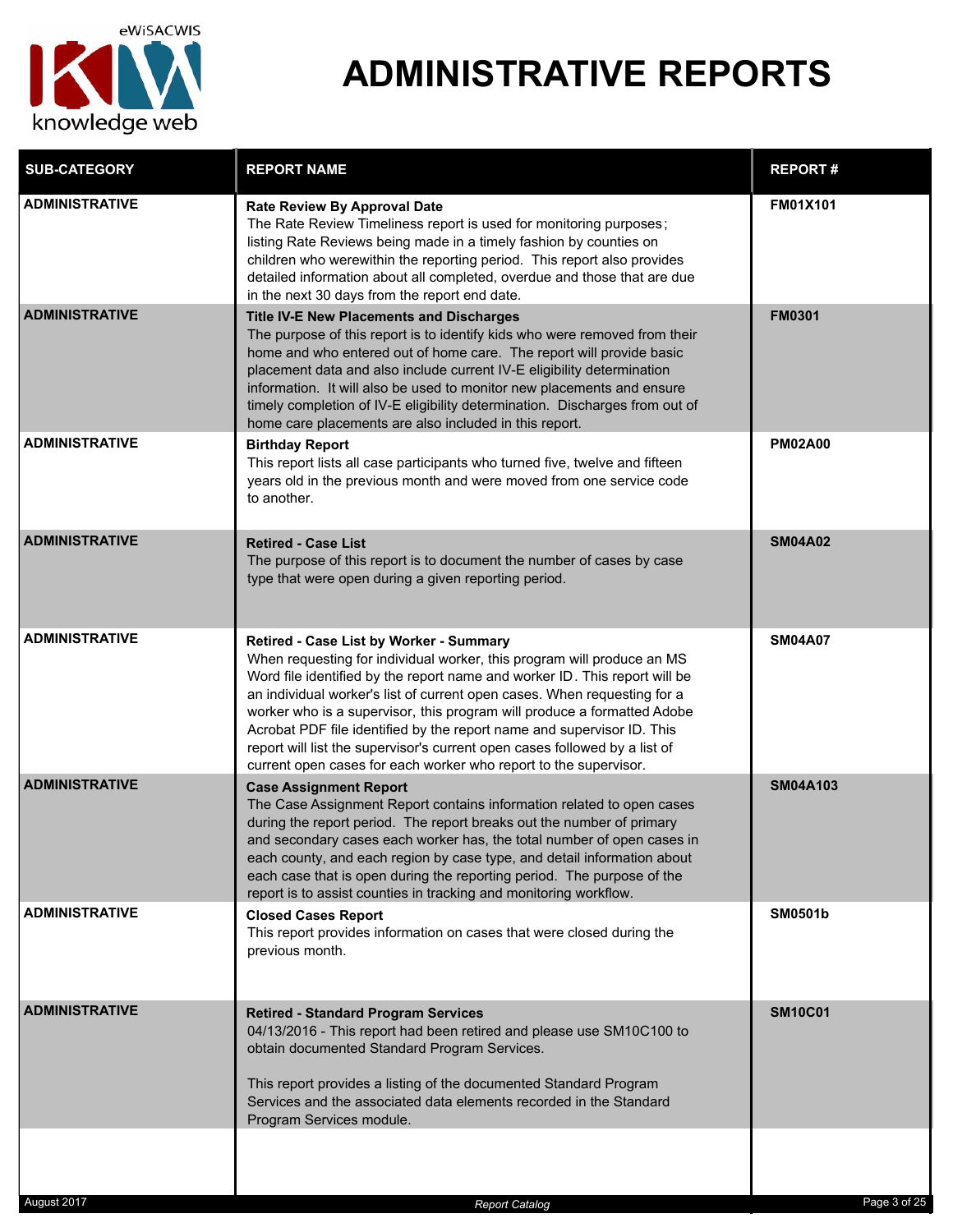

| <b>SUB-CATEGORY</b>       | <b>REPORT NAME</b>                                                                                                                                                                                                                                                                                                                                                                                                                                                                                                                                                                                                                                                   | <b>REPORT#</b>  |
|---------------------------|----------------------------------------------------------------------------------------------------------------------------------------------------------------------------------------------------------------------------------------------------------------------------------------------------------------------------------------------------------------------------------------------------------------------------------------------------------------------------------------------------------------------------------------------------------------------------------------------------------------------------------------------------------------------|-----------------|
| <b>ADMINISTRATIVE</b>     | <b>Standard Program Services Spreadsheet</b><br>This report provides a spreadsheet listing of the documented Standard<br>Program Services and the associated data elements recorded in the<br>Standard Program Services module for the user specified time period.<br>Output file contains both Summary totals and Detailed data information.                                                                                                                                                                                                                                                                                                                        | <b>SM10C100</b> |
| <b>INITIAL ASSESSMENT</b> | <b>CPS Appeals Outcome Report</b><br>The CPS Review and Appeals Outcome Report provides information on<br>the total allegation substantiations, by maltreater, that occurred within the<br>reporting outside the reporting period but had a review / appeal occur<br>within the reporting period. The report also details the count and<br>percentage of Agency Reviews and / or Division of Hearing and Appeals<br>(DHA) that occurred related to those substantiations. Use this report to<br>determine the total reviews and/or appeals that occurred, by county, and<br>also the outcome of those reviews or appeals. Detailed information is<br>also available. | ADHOC080        |
| <b>PLACEMENT</b>          | <b>ICWA Report</b><br>This report is used for monitoring ICWA Documentation for children who<br>are in out of home care within the reporting period.                                                                                                                                                                                                                                                                                                                                                                                                                                                                                                                 | CM26X101        |
| <b>PROVIDER</b>           | Retired - Foster Home Counts and Vacancy Rates by Worker<br>Counts Foster Homes and provides Vacancy Rate information by Worker.                                                                                                                                                                                                                                                                                                                                                                                                                                                                                                                                     | <b>PM02A03</b>  |
| <b>PROVIDER</b>           | <b>Retired - Provider Characteristics</b><br>The purpose of this report is to capture comprehensive information about<br>active home providers and their corresponding licenses (where<br>applicable) during the reporting period. This report will generate two files:<br>1) a detail MS Excel file and 2) a summary MS Word file.                                                                                                                                                                                                                                                                                                                                  | <b>PM02A08</b>  |
| <b>PROVIDER</b>           | <b>Provider Detail Report</b><br>The Provider Detail Report contains detail information about licensed<br>foster care providers. The report pulls in all providers who had an active<br>license or whose license on hold during the reporting period. Provider's<br>license status history was initialized in February 2010.                                                                                                                                                                                                                                                                                                                                         | <b>PM02A103</b> |
| <b>PROVIDER</b>           | <b>Retired - Provider Resource Directory</b><br>For each Worker, each Supervisor, each County, and Statewide this<br>report lists all Providers (currently having information in the WiSACWIS<br>system), by Status, by Provider Type with relevant provider information.                                                                                                                                                                                                                                                                                                                                                                                            | <b>PM02B01</b>  |
| <b>PROVIDER</b>           | <b>Level of Care Monitoring</b><br>Provides information related to the conversion of relative homes to be<br>Foster Homes (Level 1 or 2).                                                                                                                                                                                                                                                                                                                                                                                                                                                                                                                            | <b>PM04A100</b> |
| <b>PROVIDER</b>           | <b>FH CBC Report</b><br>This report provides foster home license, parent 1 and parent 2,<br>background checks, and placement information for monitoring<br>background check compliance.                                                                                                                                                                                                                                                                                                                                                                                                                                                                              | <b>PM04A102</b> |

August 2017 *Report Catalog* Page 4 of 25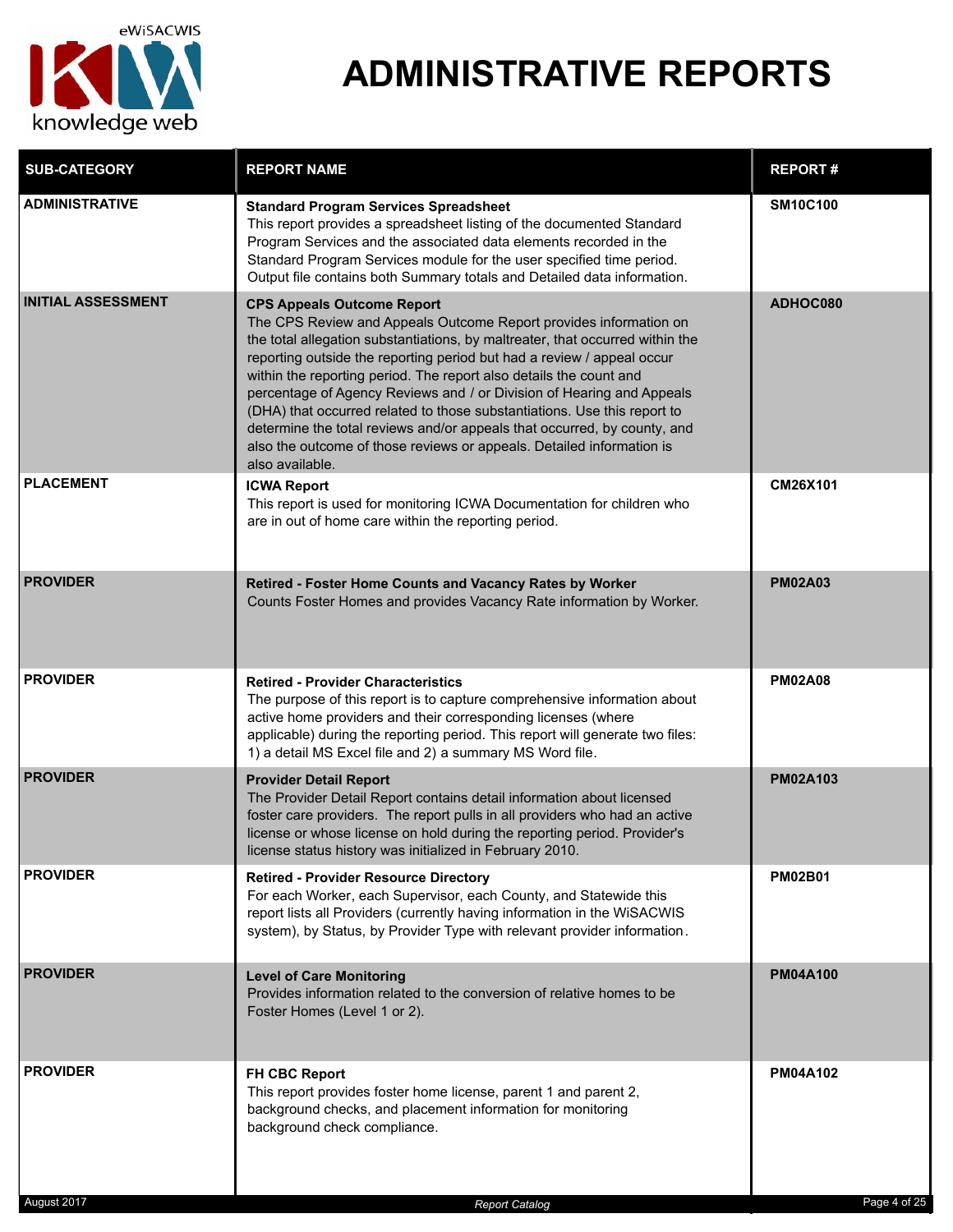

| <b>SUB-CATEGORY</b> | <b>REPORT NAME</b>                                                                                                                                                                                                                                                                                                 | <b>REPORT#</b>  |
|---------------------|--------------------------------------------------------------------------------------------------------------------------------------------------------------------------------------------------------------------------------------------------------------------------------------------------------------------|-----------------|
| <b>PROVIDER</b>     | <b>Licensing Timeliness Report</b><br>This report includes Information related to Licensing decisions being<br>made in a timely fashion by counties on regular licenses and licenses<br>where families have open COKC OHC placements while the license is<br>pending. This report is used for monitoring purposes. | <b>PM04A103</b> |
|                     |                                                                                                                                                                                                                                                                                                                    |                 |
|                     |                                                                                                                                                                                                                                                                                                                    |                 |
|                     |                                                                                                                                                                                                                                                                                                                    |                 |
|                     |                                                                                                                                                                                                                                                                                                                    |                 |
|                     |                                                                                                                                                                                                                                                                                                                    |                 |
|                     |                                                                                                                                                                                                                                                                                                                    |                 |
|                     |                                                                                                                                                                                                                                                                                                                    |                 |
|                     |                                                                                                                                                                                                                                                                                                                    |                 |
|                     |                                                                                                                                                                                                                                                                                                                    |                 |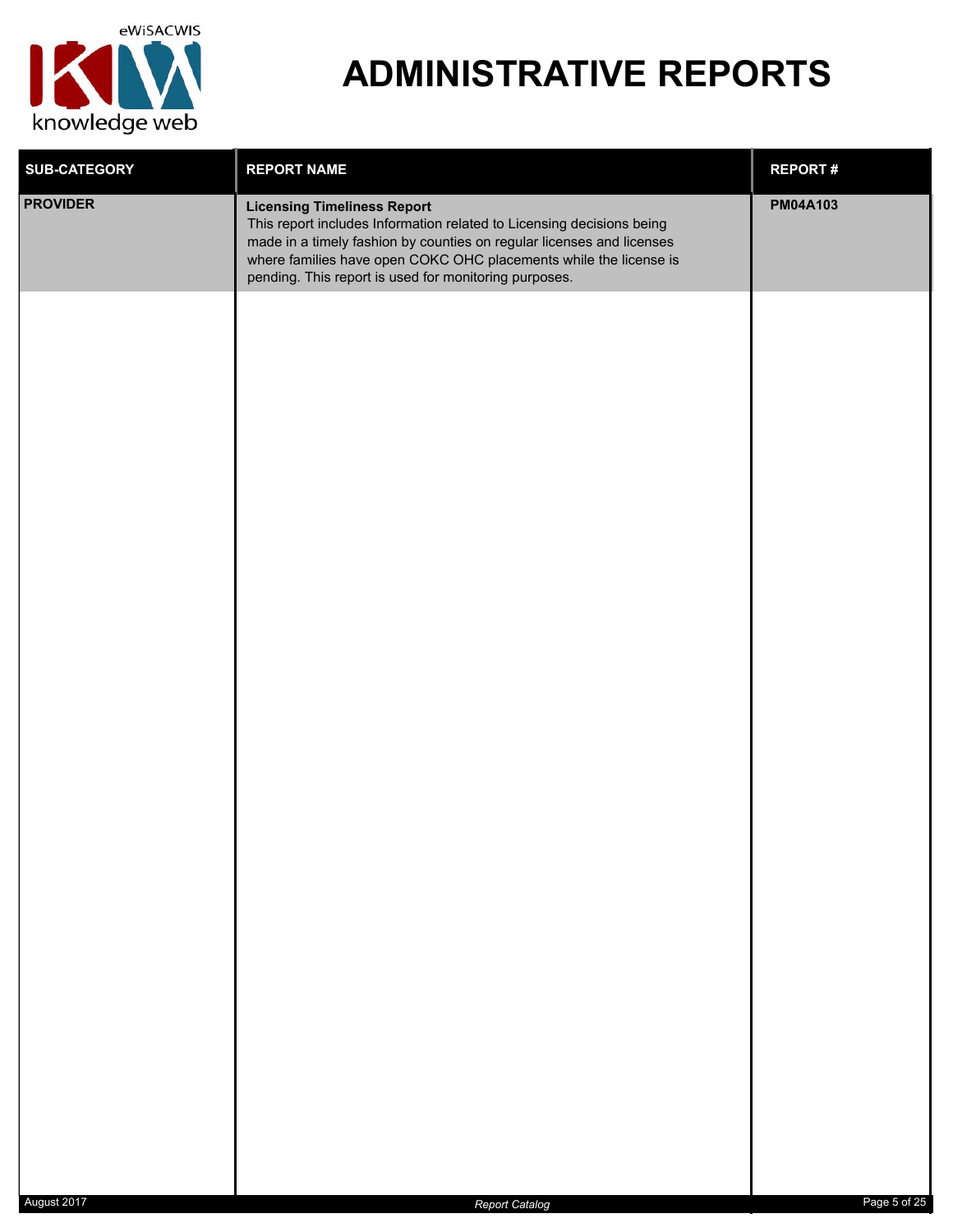

| <b>SUB-CATEGORY</b> | <b>REPORT NAME</b>                                                                                                                                                                                                                                                                                                                                                                                                                                       | <b>REPORT#</b>   |
|---------------------|----------------------------------------------------------------------------------------------------------------------------------------------------------------------------------------------------------------------------------------------------------------------------------------------------------------------------------------------------------------------------------------------------------------------------------------------------------|------------------|
| <b>FISCAL</b>       | <b>Trust Accounts</b><br>This report provides information regarding newly created trust accounts<br>for the given month requested. The target audience is fiscal/trust account<br>managers.                                                                                                                                                                                                                                                              | ADHOC023         |
| <b>FISCAL</b>       | <b>Payment Expenditures</b><br>Detail and summary total of costs disbursed during the requested period.                                                                                                                                                                                                                                                                                                                                                  | ADHOC047         |
| <b>FISCAL</b>       | <b>Status-Limitations-Statewide</b><br>Provides summary information Statewide for Title IV-E Eligibility<br>Determination status limitations (causes of other-than-reimbursable<br>status).<br>This report is produced by the dWiSACWIS data warehouse and<br>provided in .PDF format. It is not available on-demand through<br>eWReports. Please contact your eligibility liasion for custom time period<br>reporting.                                  | DWIS_FIN_ELG_001 |
| <b>FISCAL</b>       | <b>Status-Limitations-by-Region</b><br>Provides summary information, by region and counties within the region,<br>for Title IV-E Eligibility Determination status limitations (causes of<br>other-than-reimbursable status).<br>This report is produced by the dWiSACWIS data warehouse and<br>provided in .PDF format. It is not available on-demand through<br>eWReports. Please contact your eligibility liasion for custom time period<br>reporting. | DWIS_FIN_ELG_001 |
| <b>FISCAL</b>       | <b>Status-Limitations-by-County</b><br>Provides summary information, by county, for Title IV-E Eligibility<br>Determination status limitations (causes of other-than-reimbursable<br>status).<br>This report is produced by the dWiSACWIS data warehouse and<br>provided in .PDF format. It is not available on-demand through<br>eWReports. Please contact your eligibility liasion for custom time period<br>reporting.                                | DWIS_FIN_ELG_001 |
| <b>FISCAL</b>       | <b>Pending-Eligibilities</b><br>Summary and detail report of pending active eligibility determinations.<br>This includes Initial determinations, Redeterminations, and determination<br>Modifications.<br>Report is produced daily.                                                                                                                                                                                                                      | DWIS_FIN_ELG_003 |
| <b>FISCAL</b>       | <b>Historical-Pending-Eligibilities</b><br>Summary and detail report of historical pending eligibility determinations<br>that need to be cleaned up. This includes Initial determinations,<br>Redeterminations, and determination Modifications.<br>Report is produced daily.                                                                                                                                                                            | DWIS_FIN_ELG_004 |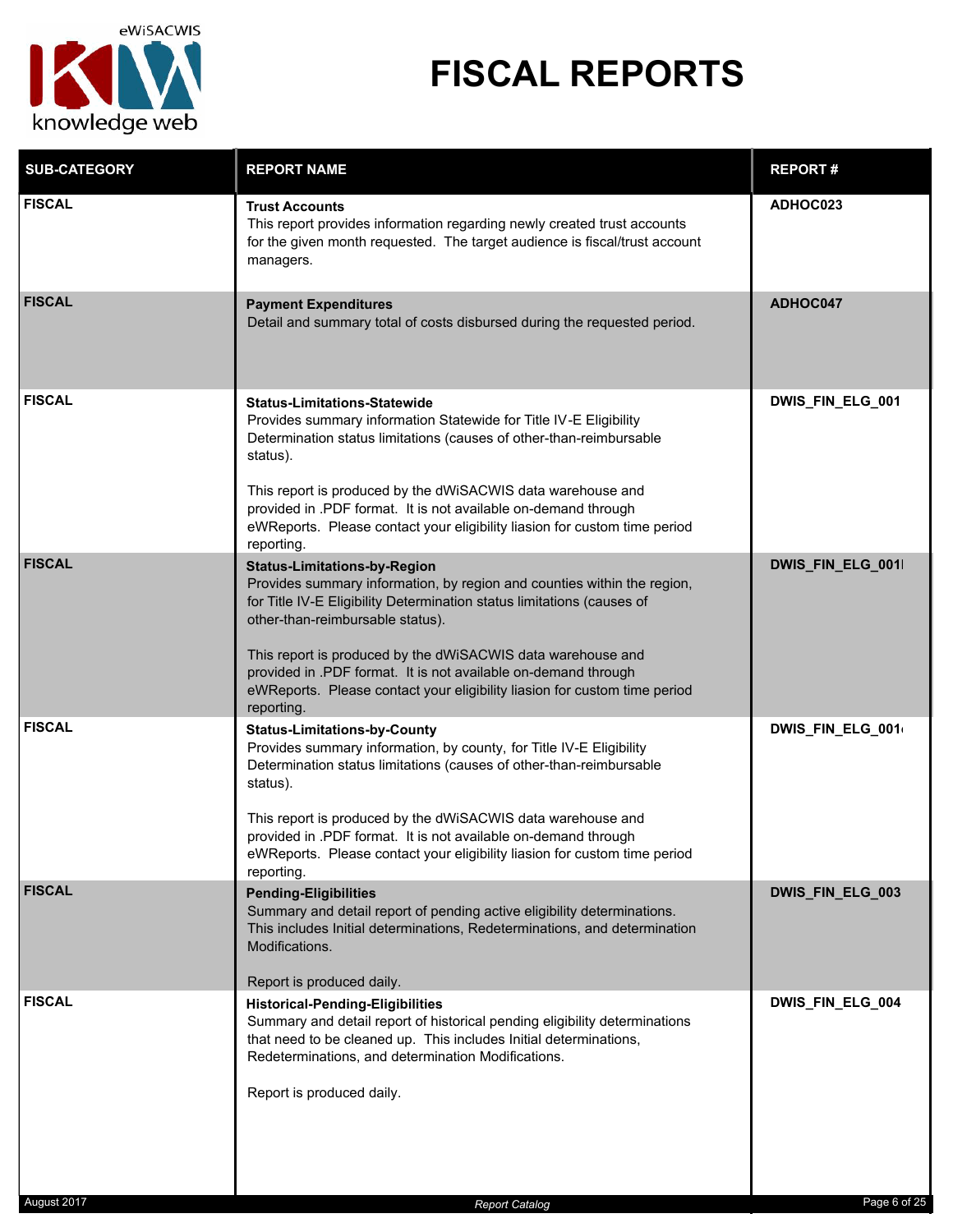

| <b>SUB-CATEGORY</b> | <b>REPORT NAME</b>                                                                                                                                                                                                                                                                                                                                                                                                                                                                                                                             | <b>REPORT#</b> |
|---------------------|------------------------------------------------------------------------------------------------------------------------------------------------------------------------------------------------------------------------------------------------------------------------------------------------------------------------------------------------------------------------------------------------------------------------------------------------------------------------------------------------------------------------------------------------|----------------|
| <b>FISCAL</b>       | <b>Episode Driven Payments</b><br>Names of children associated with facilities that are paid as episodic<br>payments. Essentially, this is a summary of all the cases where an<br>episodic payment is created. BMCW will use episode driven payments<br>for CCI, GH and Wraparound placements.                                                                                                                                                                                                                                                 | <b>FM0102</b>  |
| <b>FISCAL</b>       | Retired - Pre-Payment replaced by FM01X103<br>This report shows the counties an estimate of how providers will be paid<br>for the current month. The estimated payments are based on current<br>placements. The report breaks the placements out by county, type of<br>placement and payee. The four types of placements are: Newly Opened,<br>Approved Placements Newly Closed, Approved Placements, Ongoing<br>Placements. Placements with payments resulting from retroactive rate<br>changes                                               | <b>FM0103</b>  |
| <b>FISCAL</b>       | <b>Wraparound/FPI/YES Reconciliation</b><br>This report provides a listing of the system-disbursed and the<br>non-system-disbursed Wraparound/FPI/YES payments and<br>overpayments (this report does not list overpayment adjustments).                                                                                                                                                                                                                                                                                                        | <b>FM0104</b>  |
| <b>FISCAL</b>       | <b>Payment Reconciliation Report</b><br>This report provides a listing of all system-disbursed payments and<br>overpayment adjustments (this report does not list non-recouped<br>overpayments). NOTE: due to the limitation of EXCEL to handle the data<br>returned from the report, please submit the request to run one month at a<br>time.                                                                                                                                                                                                 | <b>FM0105</b>  |
| <b>FISCAL</b>       | <b>Financial Checks Reconciliation</b><br>This report provides a listing of all system-disbursed payments and<br>overpayment adjustments where the check date falls within the specified<br>range. Only non-cancelled payments that are part of an Outstanding or<br>Cleared check are retrieved.                                                                                                                                                                                                                                              | <b>FM0106</b>  |
| <b>FISCAL</b>       | Retired - Pre-Payment Kinship replaced by FM01X107<br>This report shows the counties an estimate of how providers will be paid<br>for the current month, for Kinship payments only. The estimated<br>payments are based on current placements. The report breaks the<br>placements out by county, type of placement and payee. The four types<br>of placements are:<br>Newly Opened, Approved Placements<br>Newly Closed, Approved Placements<br><b>Ongoing Placements</b><br>Placements with payments resulting from retroactive rate changes | <b>FM0107</b>  |
| <b>FISCAL</b>       | <b>Financial Payment Sweep</b><br>This report provides a listing of all system-disbursed payments and<br>overpayment adjustments (this report does not list non-recouped<br>overpayments) as well as the status and information on the checks the<br>payments are associated to.                                                                                                                                                                                                                                                               | <b>FM0108</b>  |
| <b>FISCAL</b>       | <b>Episode Driven Payments Spreadsheet</b><br>This report lists episode payments generated by Create Episode Driven<br>batch program. The Counties generally use episode driven payments for<br>RCC, GH and Wraparound placements.                                                                                                                                                                                                                                                                                                             | <b>FM0109</b>  |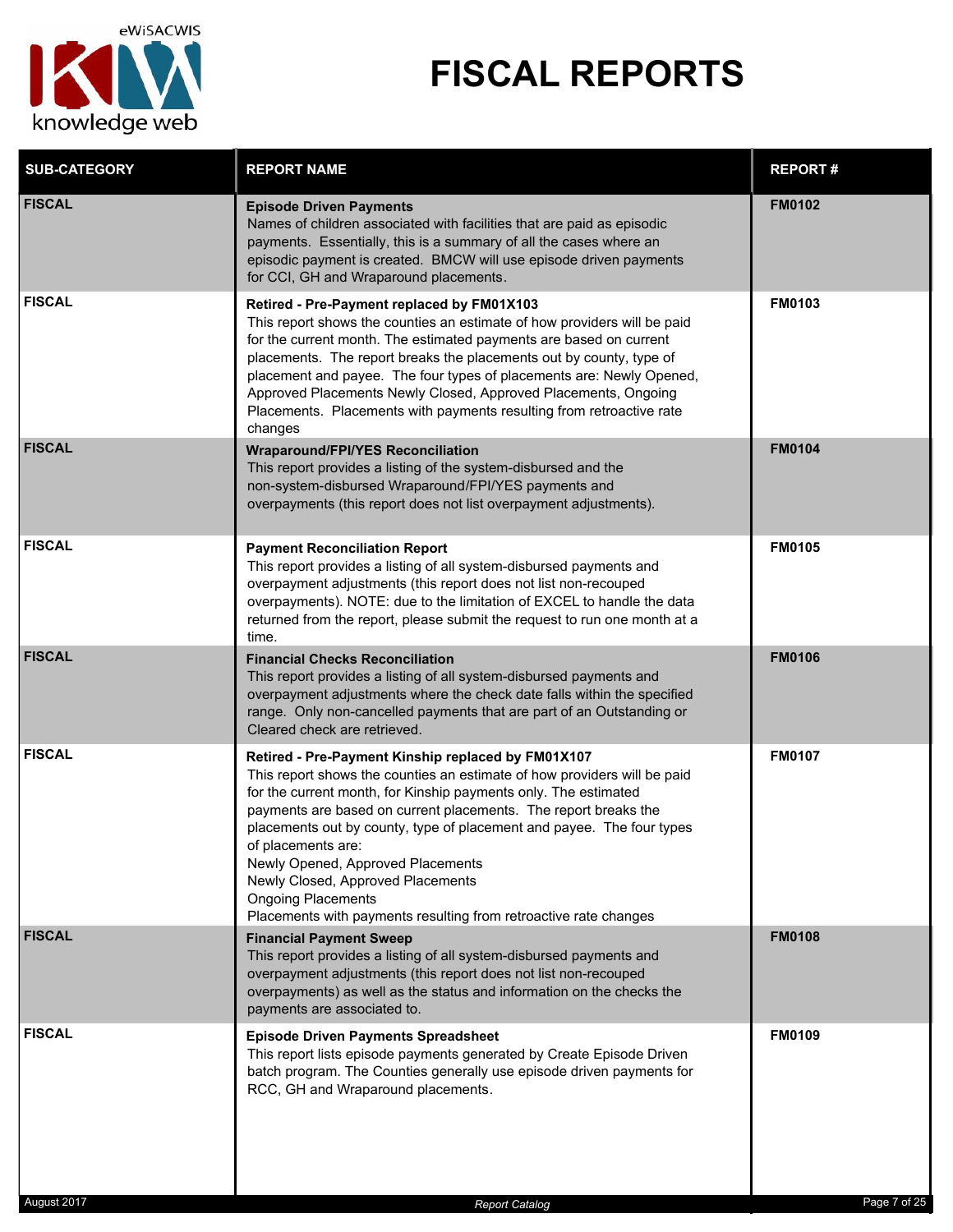

| <b>SUB-CATEGORY</b> | <b>REPORT NAME</b>                                                                                                                                                                                                                                                                                                                                                                                                                                                                                                                                                  | <b>REPORT#</b>  |
|---------------------|---------------------------------------------------------------------------------------------------------------------------------------------------------------------------------------------------------------------------------------------------------------------------------------------------------------------------------------------------------------------------------------------------------------------------------------------------------------------------------------------------------------------------------------------------------------------|-----------------|
| <b>FISCAL</b>       | <b>Pre-Payment Report</b><br>This report replaced FM0103. This report shows the counties an estimate<br>of how providers will be paid for the current month. The estimated<br>payments are based on current placements. The report breaks the<br>placements out by county, type of placement and payee. The four types<br>of placements are: Newly Opened, Approved Placements Newly Closed,<br>Approved Placements, Ongoing Placements. Placements with payments<br>resulting from retroactive rate changes.                                                       | <b>FM01X103</b> |
| <b>FISCAL</b>       | <b>Pre-Payment Kinship Care Report</b><br>This report replaced FM0107. This report shows the counties an estimate<br>of how providers will be paid for the current month, for Kinship payments<br>only. The estimated payments are based on current placements. The<br>report breaks the placements out by county, type of placement and<br>payee. The four types of placements are: Newly Opened and Approved<br>Placements, Newly Closed and Approved Placements, Ongoing<br>Placements, and Placements with payments resulting from retroactive<br>rate changes. | <b>FM01X107</b> |
| <b>FISCAL</b>       | <b>Monthly Payment Listing</b><br>This report shows Counts and Dollar Totals of Foster Home and Kinship<br>Care, by Gender, Age Group, and Court Ordered vs. Non-Court Ordered.                                                                                                                                                                                                                                                                                                                                                                                     | <b>FM0203</b>   |
| <b>FISCAL</b>       | Kinship Care High Payment Report<br>The intent of this report is to identify all kinship care kids for whom the<br>payment made on their behalf by the Department exceed the dollar value<br>runtime parameter.                                                                                                                                                                                                                                                                                                                                                     | <b>FM0211a</b>  |
| <b>FISCAL</b>       | <b>Pending Checks Payee Listing - Kinship</b><br>This report provides a list of the pending checks on the Checks table for<br>Kinship payments. These checks represent payments and payment<br>adjustments that are eligible to be disbursed during the next check run.                                                                                                                                                                                                                                                                                             | <b>FM0217</b>   |
| <b>FISCAL</b>       | Monthly Pre-Audit Payee Listing - Kinship<br>This report provides a list of the Kinship payments that are included in the<br>Check Write file and will be printed. These checks represent payments<br>and payment adjustments that will be included in the next check run.                                                                                                                                                                                                                                                                                          | <b>FM0218</b>   |
| <b>FISCAL</b>       | <b>Pending Checks Payee Spreadsheet</b><br>This report provides a list of the payments associated with pending<br>checks on the Checks table. These represent payments and payment<br>adjustments that are eligible to be disbursed during the next check run.                                                                                                                                                                                                                                                                                                      | <b>FM0221</b>   |
| <b>FISCAL</b>       | <b>Pre-Audit Payee Spreadsheet</b><br>This report provides a list of the checks that are included in the Check<br>Write file and will be printed or direct deposited in the provider's bank<br>account. These checks represent payments and payment adjustments<br>that will be disbursed in the next check run for a specified County.                                                                                                                                                                                                                             | <b>FM0222</b>   |
| <b>FISCAL</b>       | <b>Overpayments Reconciliation</b>                                                                                                                                                                                                                                                                                                                                                                                                                                                                                                                                  | FM02B100        |
| August 2017         | <b>Report Catalog</b>                                                                                                                                                                                                                                                                                                                                                                                                                                                                                                                                               | Page 8 of 25    |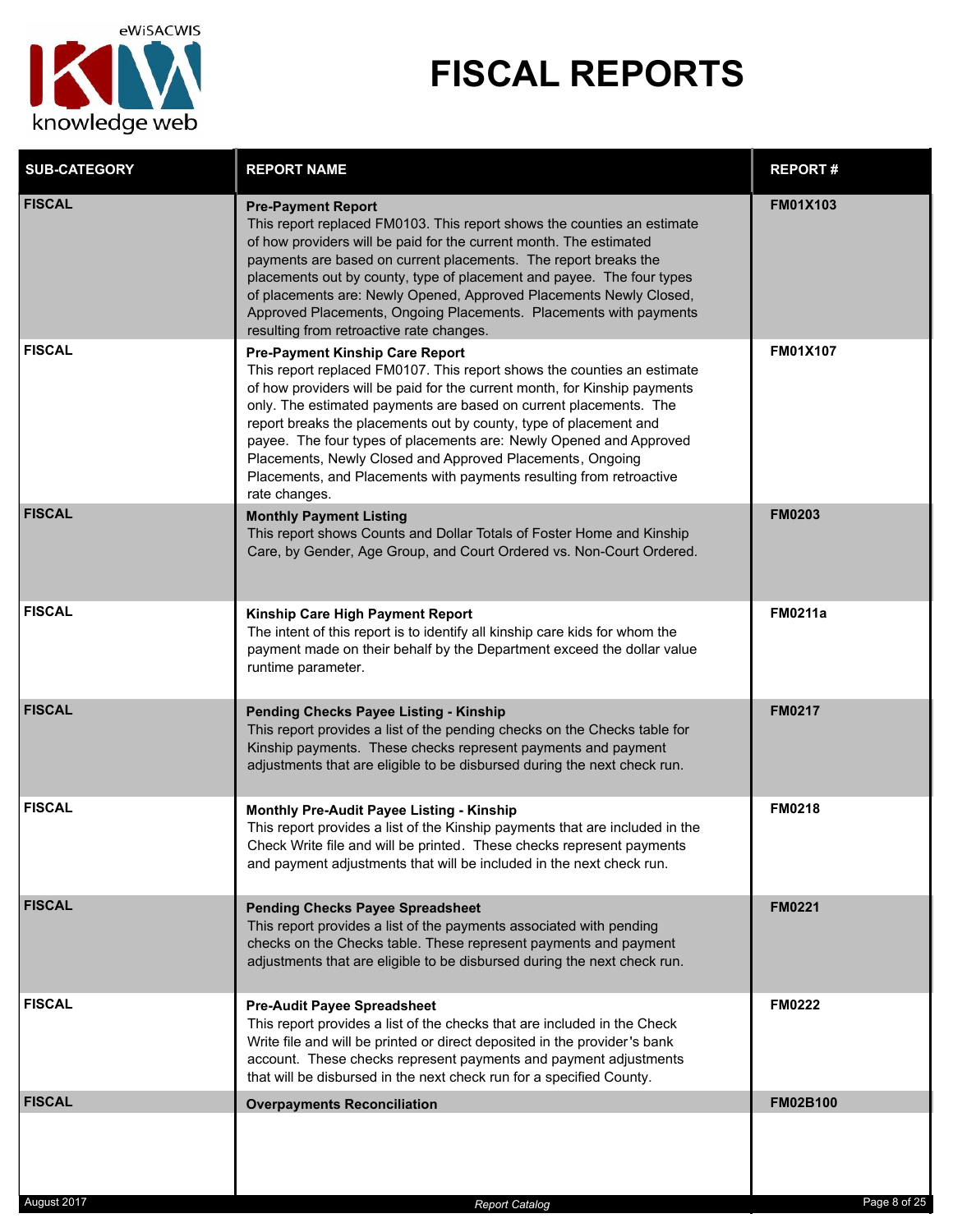

| <b>SUB-CATEGORY</b> | <b>REPORT NAME</b>                                                                                                                                                                                                                                                                                                                                                                                                                                                                                                                                                                                                                                                                                                           | <b>REPORT#</b>  |
|---------------------|------------------------------------------------------------------------------------------------------------------------------------------------------------------------------------------------------------------------------------------------------------------------------------------------------------------------------------------------------------------------------------------------------------------------------------------------------------------------------------------------------------------------------------------------------------------------------------------------------------------------------------------------------------------------------------------------------------------------------|-----------------|
|                     | Provides detailed information on new and outstanding overpayments.<br>Provides outstanding balance, status of the overpayment, and<br>repayments to date, as well as adjustments received during the reporting<br>period, and any overpayments where the balance has been sent to<br>collections                                                                                                                                                                                                                                                                                                                                                                                                                             |                 |
| <b>FISCAL</b>       | <b>Voucher Worksheet</b><br>This report lists all the system generated WiSACWIS expenditures that<br>have been sent to the State Accounting System (FMS).                                                                                                                                                                                                                                                                                                                                                                                                                                                                                                                                                                    | FM02VW          |
| <b>FISCAL</b>       | <b>Medicaid Certifications Due</b><br>This report provides information on the Medicaid certifications that are<br>coming due in the near future (based on report parameter date and<br>county selected).<br>This report can be used to help county workers who input Medicaid<br>certifications into eWiSACWIS to manage which need to be recertified.                                                                                                                                                                                                                                                                                                                                                                       | <b>FM0304</b>   |
| <b>FISCAL</b>       | <b>Medicaid Certifications Review - State</b><br>This report will provide State Adoptions with the listing of adoptive<br>children who are approaching their 18th birthday and either do not have<br>an Adoption Assistance after 18 record, or the Adoption Assistance after<br>18 exists, but the Anticipated Graduation Assistance date on it is missing,<br>or the Anticipated graduation date exists, but it is before child's 18th<br>birthday. After the State Adoptions receive the report, they will review the<br>information and will proceed with on-line data updates. They will either<br>create an Adoption Assistance after 18 with the anticipated graduation<br>date or cancel the Medicaid certification. | <b>FM0305</b>   |
| <b>FISCAL</b>       | <b>Benefit Payments</b><br>This report summarizes the benefit payments made on behalf of children<br>in three major categories: Title IV-E, Title XIX, and TANF. The Title IV-E<br>component is further broken into four sub categories: Foster Home,<br>Group Home, RCCs, and Adoptive Home. This report also provides<br>information on the same components by county. In addition, it provides<br>information on Checks Disbursed, Checks In Process and Overpayments<br>at the county level.                                                                                                                                                                                                                             | <b>FM04A02</b>  |
| <b>FISCAL</b>       | <b>Overpayments with Trust Accounts</b><br>This report summarizes those overpayments where the original payment<br>was made using the child's trust funds. The objective of this report is to<br>allow the Department and county financial staff to make manual<br>adjustments to children's trust accounts and Title IV-E claiming.                                                                                                                                                                                                                                                                                                                                                                                         | <b>FM04A03</b>  |
| <b>FISCAL</b>       | <b>Pre 2-Year Deductions</b><br>This report summarizes claims that are 2 years and older, made on<br>behalf of children in Title IV-E and Title XIX. This report porvides<br>information for Statewide Foster Care and Adoptions, Milwaukee and<br>Non-Milwaukee.                                                                                                                                                                                                                                                                                                                                                                                                                                                            | <b>FM04A08</b>  |
| <b>FISCAL</b>       | <b>IVE Benefit Payments Adjustment</b><br>Title IV-E claiming comparison, in support of quarterlyclaiming<br>calculations and adjustments.                                                                                                                                                                                                                                                                                                                                                                                                                                                                                                                                                                                   | <b>FM04a100</b> |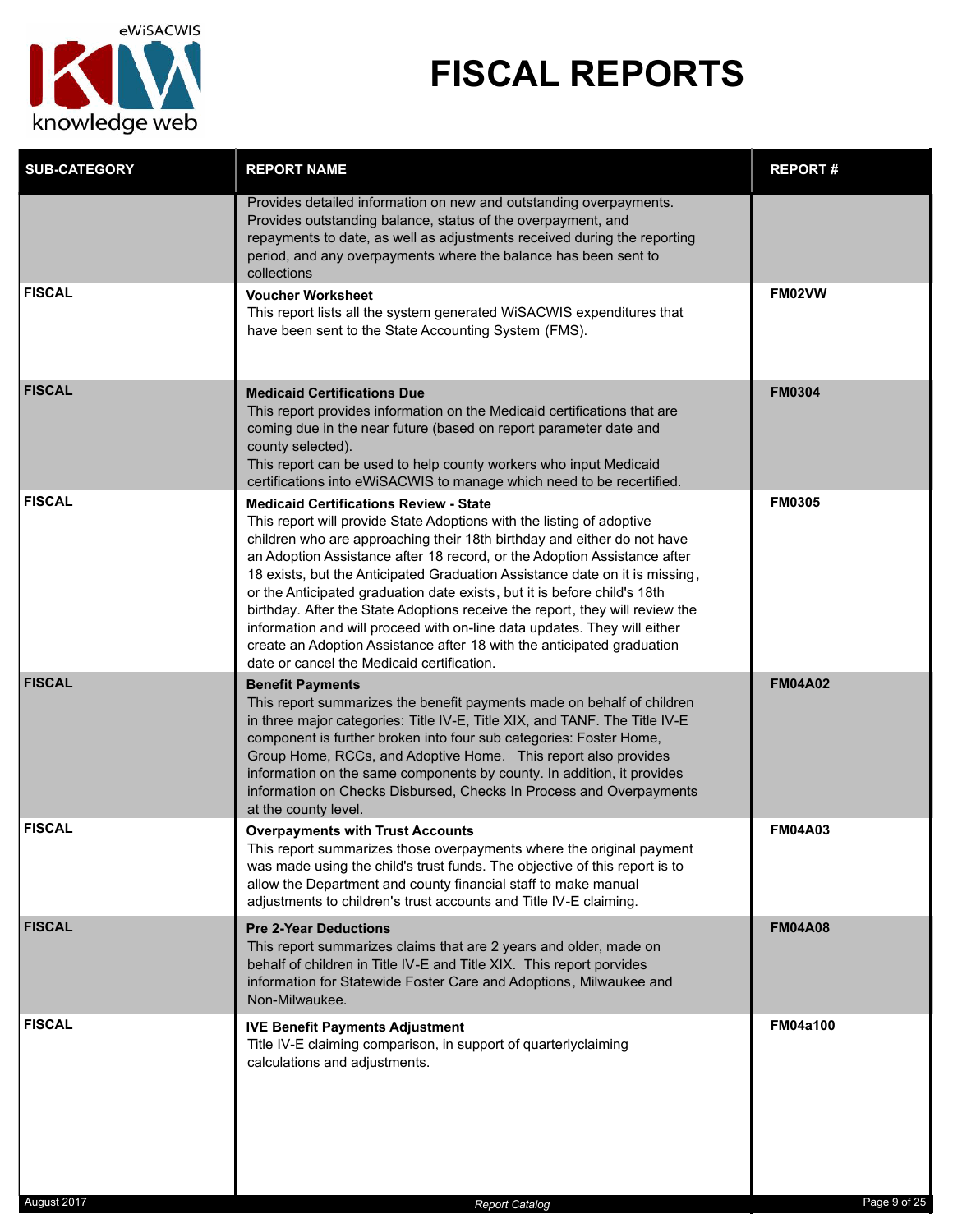

| <b>SUB-CATEGORY</b> | <b>REPORT NAME</b>                                                                                                                                                                                                                                                                                                                                                                                                                                                                                                                                                                                                                                                                                                                                                                       | <b>REPORT#</b> |
|---------------------|------------------------------------------------------------------------------------------------------------------------------------------------------------------------------------------------------------------------------------------------------------------------------------------------------------------------------------------------------------------------------------------------------------------------------------------------------------------------------------------------------------------------------------------------------------------------------------------------------------------------------------------------------------------------------------------------------------------------------------------------------------------------------------------|----------------|
| <b>FISCAL</b>       | <b>Trust Account Current Balance Report</b><br>This report lists the current balance for each child's trust account in open<br>cases. This report includes both positive and negative account balances<br>for a child's trust account. If the account has reached a maximum<br>balance level, then a flag is posted indicating a spend-down is required.<br>Specifically displayed on this report are child's name, child's SSN, person<br>ID, case ID, site location, FFP indicator, specific benefit balances, the<br>current balance, outstanding cost of care and an indicator for spend down<br>required.                                                                                                                                                                           | <b>FM0701b</b> |
| <b>FISCAL</b>       | <b>EFT Ledger Update Exception Report</b><br>This report shows the exceptions from the EFT Ledger Update batch<br>process. Exceptions are caused by negative amounts and claim<br>numbers not found in the Benefit table.                                                                                                                                                                                                                                                                                                                                                                                                                                                                                                                                                                | <b>FM0702a</b> |
| <b>FISCAL</b>       | <b>Trust Account Reconciliation Report</b><br>This report is a listing of withdrawals and deposits, in the same format as<br>found on the statement given from the bank. The report will be used to<br>confirm all withdrawals and deposits are recorded properly in WiSACWIS<br>as they exist in the State maintained trust account. Withdrawals and<br>deposits will be shown at the individual transaction level and sorted in the<br>following order: date, type, and transaction id. The total page will display<br>for each bank the total deposits and withdrawals for the given period, as<br>well as initial period balance, end period balance, and current balance. If<br>no ledger records exist for a particular bank, then a report will not be<br>produced for that bank. | <b>FM0702b</b> |
| <b>FISCAL</b>       | <b>Ending Placements Report</b><br>This report lists the placements that ended for period indicated in the<br>parameter card. Specifically, these will be placements ending for children<br>with Trust Accounts. The report will display the Case ID, Case Name,<br>Participant Name, Begin Date and End Date of the placement. The user<br>can then use the Case ID to search online for the case and retrieve more<br>detailed information about the placement.                                                                                                                                                                                                                                                                                                                        | <b>FM0703b</b> |
| <b>FISCAL</b>       | <b>Trust Account Deposit History Report</b><br>This report lists the deposit history for each child's trust account. The<br>user may either specify Begin or a range of dates. Begin will total all<br>deposits since a trust accounts inception. The second option allows<br>users to determine the total deposits for a date range. Specifically<br>displayed on this report are child's name, child's SSN, worker's name,<br>worker's phone number, site location, FFP indicator, benefit amount, and<br>the total amount.                                                                                                                                                                                                                                                            | <b>FM0704b</b> |
| <b>FISCAL</b>       | <b>KIDS Daily Update Report</b><br>This report provides a KIDS data compare between SACWIS and KIDS<br>for records processed during a particular run                                                                                                                                                                                                                                                                                                                                                                                                                                                                                                                                                                                                                                     | <b>FM0705</b>  |
| <b>FISCAL</b>       | <b>Trust Acount Balance for Closed Cases</b><br>This report displays the trust account balances for cases that have been<br>closed, but have open trust accounts to pay for arrears etc. This report<br>only includes open trust accounts for cases that have been closed since a<br>user-specified date. Specifically displayed on this report are child's<br>name, child's SSN, Site Location, FFP Eligibility, benefit-specific amount<br>balance, current balance and outstanding cost of care.                                                                                                                                                                                                                                                                                      | <b>FM0705b</b> |
| August 2017         |                                                                                                                                                                                                                                                                                                                                                                                                                                                                                                                                                                                                                                                                                                                                                                                          | Page 10 of 25  |
|                     | <b>Report Catalog</b>                                                                                                                                                                                                                                                                                                                                                                                                                                                                                                                                                                                                                                                                                                                                                                    |                |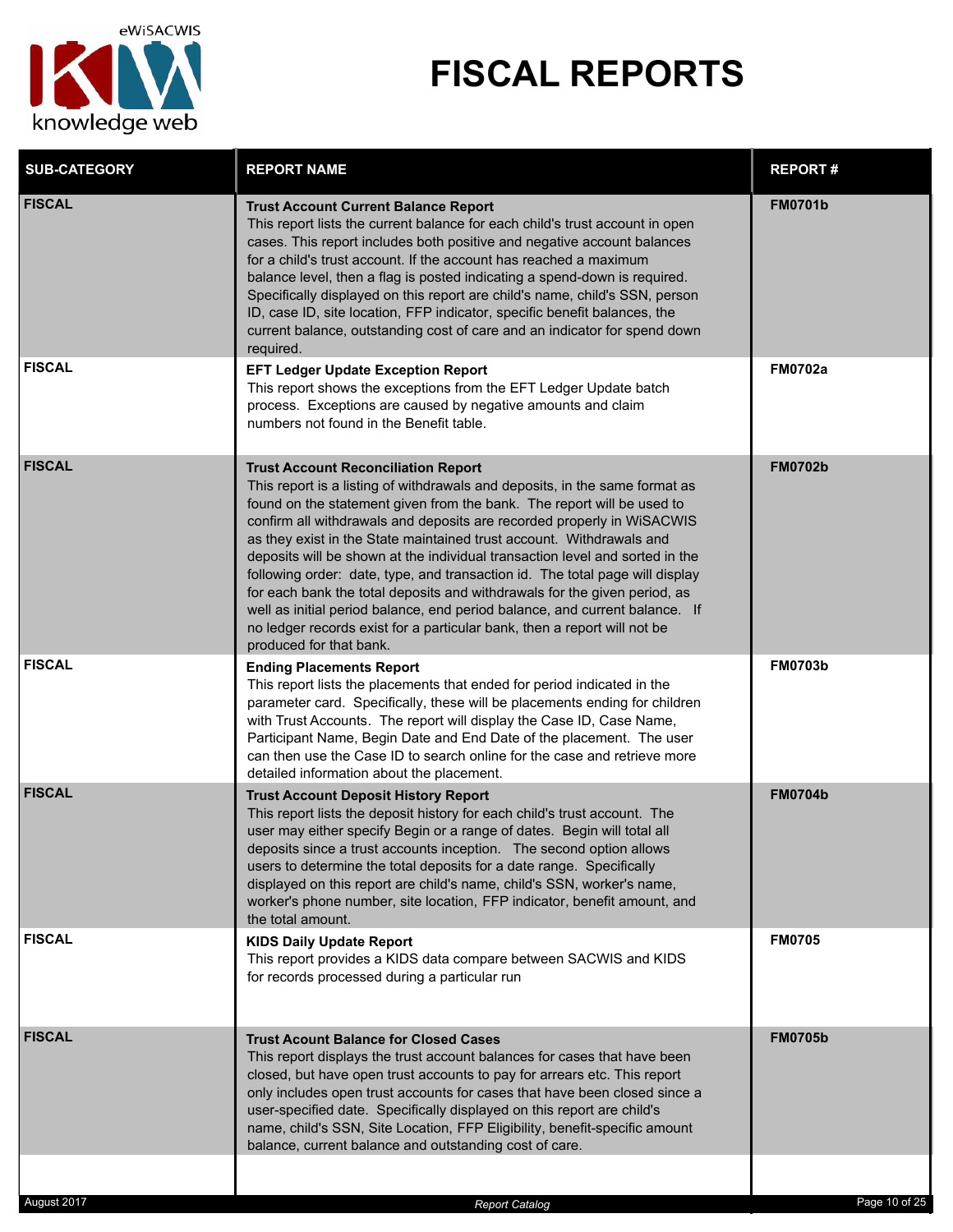

| <b>SUB-CATEGORY</b> | <b>REPORT NAME</b>                                                                                                                                                                                                                                                                                                                                                                                                                                                                                                                                        | <b>REPORT#</b> |
|---------------------|-----------------------------------------------------------------------------------------------------------------------------------------------------------------------------------------------------------------------------------------------------------------------------------------------------------------------------------------------------------------------------------------------------------------------------------------------------------------------------------------------------------------------------------------------------------|----------------|
| <b>FISCAL</b>       | <b>KIDS Daily Extract Exception Report</b><br>This report provides a listing of exceptions from the KIDS daily extract<br>process                                                                                                                                                                                                                                                                                                                                                                                                                         | <b>FM0706</b>  |
| <b>FISCAL</b>       | <b>Trust Account Drawdown Report</b><br>This report displays the drawdowns made on the General Trust Account<br>for each child, after the reimbursements are claimed by the state. The<br>report also displays reversals and check cancellations of withdrawals that<br>are specified by the user. Specifically displayed on this report are child's<br>name, person ID, case ID, trust account ID, benefit type, draw down (or<br>reversal or cancelled payments) amount, FFP category, date of<br>transaction, payment ID, payment begin and end dates. | <b>FM0706b</b> |
| <b>FISCAL</b>       | <b>Monthly KIDS Exception Report</b><br>This report shows errors resulting from Trust Account Ledger updates<br>from KIDS, such as "CLOSED ACCOUNT".                                                                                                                                                                                                                                                                                                                                                                                                      | <b>FM0708a</b> |
| <b>FISCAL</b>       | <b>Monthly KIDS Verification Report</b><br>This report shows deposits or withdrawals to the Trust Account Ledger<br>from KIDS for verification.                                                                                                                                                                                                                                                                                                                                                                                                           | <b>FM0708b</b> |
|                     |                                                                                                                                                                                                                                                                                                                                                                                                                                                                                                                                                           |                |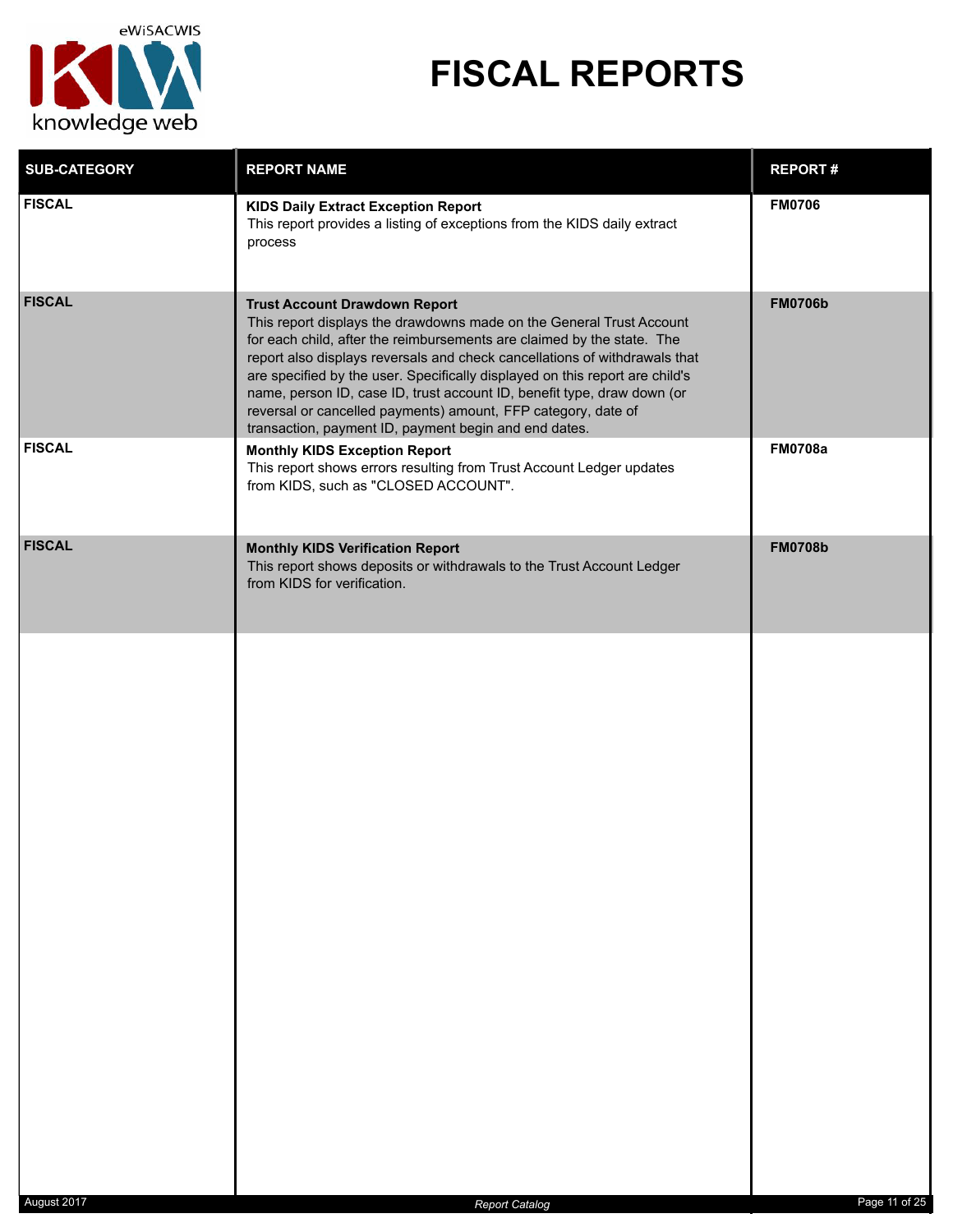

## **OTHER REPORTS**

| <b>SUB-CATEGORY</b><br><b>REPORT NAME</b><br><b>REPORT#</b>                                                                                                                                                                                                                                                                                                                                                                                                                                                                                                                                                                                                                                                                                                                                                                     |  |
|---------------------------------------------------------------------------------------------------------------------------------------------------------------------------------------------------------------------------------------------------------------------------------------------------------------------------------------------------------------------------------------------------------------------------------------------------------------------------------------------------------------------------------------------------------------------------------------------------------------------------------------------------------------------------------------------------------------------------------------------------------------------------------------------------------------------------------|--|
| <b>OTHER</b><br>ADHOC057<br><b>Multiple Case Involvement</b><br>Provides a listing of persons in eWiSACWIS who are Active particpants<br>(in some capacity) in 3 or more open eWiSACWIS cases.<br>Report information includes person name, DOB, current age, total<br>number of open cases in which they are a participant, and a listing of the<br>Case IDs in which they are (active) participants.<br>The county specified in the parameters must have an open Primary or<br>Supervisory assignment to at least one of the cases in which a person is<br>an active participant. If so, all of their related cases will show in the<br>report.<br>NOTE: The Case Counties column shows the various counties<br>associated with the various cases, however the order is not meaningfully<br>tied to the order of the Case IDs. |  |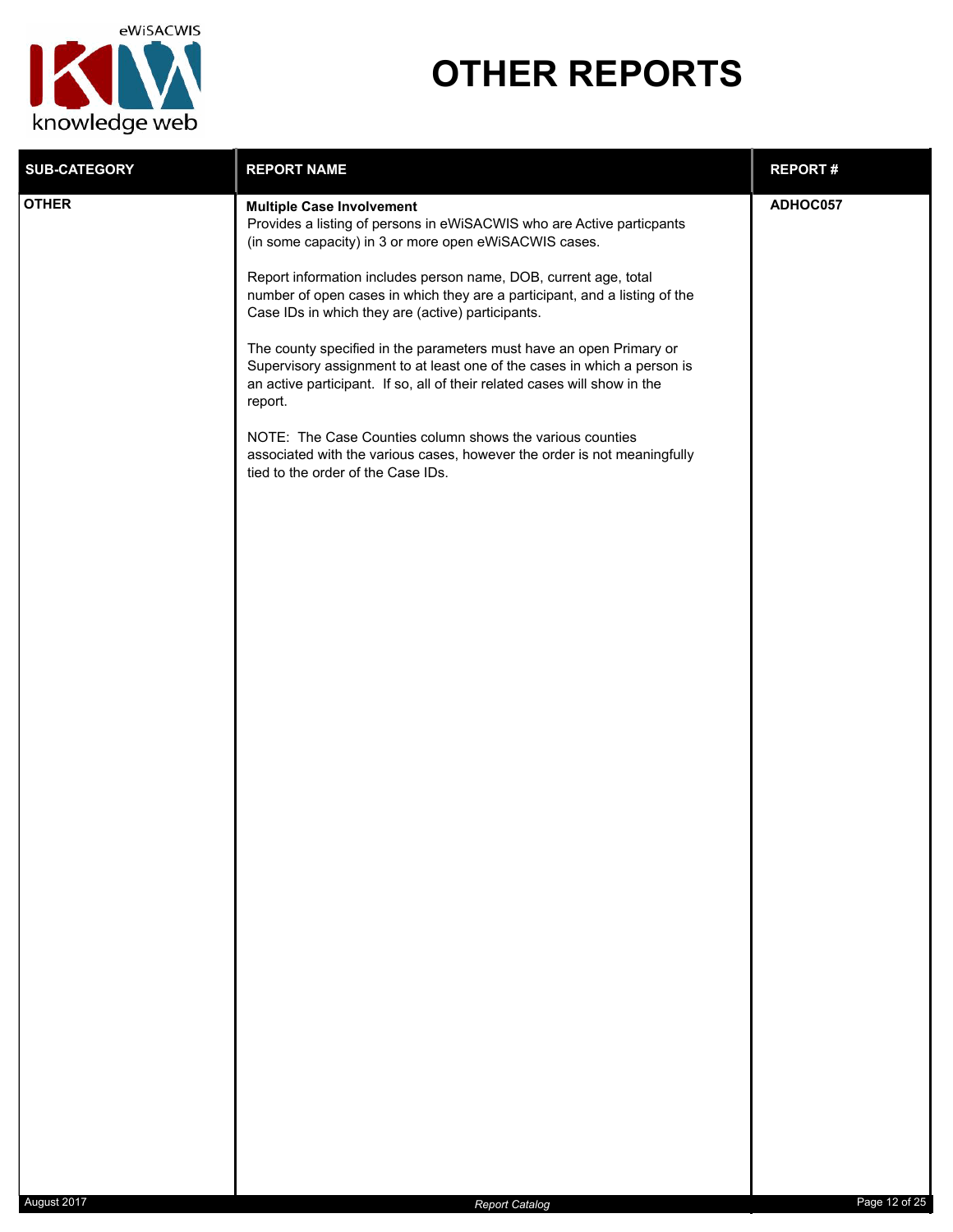

| <b>SUB-CATEGORY</b>        | <b>REPORT NAME</b>                                                                                                                                                                                                                                                                                                | <b>REPORT#</b>   |
|----------------------------|-------------------------------------------------------------------------------------------------------------------------------------------------------------------------------------------------------------------------------------------------------------------------------------------------------------------|------------------|
| <b>CASE PLANNING</b>       | <b>Case Plan Service Inventory</b><br>Integrated Case Plan records for providers of standard services for<br>evaluation of IVE Waiver program requirements by counties. Details for<br>provider services and Summary counts of services by Responsible<br>Provider Types.                                         | <b>SM08X115</b>  |
| <b>CASE PLANNING</b>       | Retired - PS Program Pre Enrollment - Replaced by SM08X116B<br>This report tracks the number of children, by county and statewide, that<br>are eligible for the PS Program based on the child's Re-Entry Prevention<br>Model (RPM) score at the end of the reporting period.<br>The report replaced by SM08X116B. | <b>SM08X116</b>  |
| <b>CASE PLANNING</b>       | <b>PS Program Pre Enrollment</b><br>This report tracks the number of children, by county and statewide, that<br>may be eligible for the PS Program based on the child's Re-Entry<br>Prevention Model (RPM 2 0) score at the end of the reporting period.                                                          | <b>SM08X116B</b> |
| <b>CASE PLANNING</b>       | PS Program Enrollment and Payment<br>This report identifies the number of children enrolled at the end or at<br>some point within the reporting period as well the number of payable days<br>the child was in the PS Program.                                                                                     | <b>SM08X117</b>  |
| <b>CASE PLANNING</b>       | PS Program Case Management<br>The PS Program Case Management report is designed to monitor the<br>requirements for the PS Program. It includes information regarding time<br>in the program as well as case requirements for program assignment.                                                                  | <b>SM08X118</b>  |
| <b>CASE PLANNING</b>       | PS Program Monthly Family Services<br>The PS Program Monthly Family Services report is designed to monitor<br>the services planned for the PS Program Enrollee and case participants.                                                                                                                             | SM08X121         |
| <b>PERMANENCY PLANNING</b> | <b>Youth17 Mailing Report</b><br>To provide a listing of youth and provider contact information for youth<br>who is in care and turn 17 within the report period.                                                                                                                                                 | ADHOC055         |
| PERMANENCY PLANNING        | <b>Retired - Ongoing Plans - County</b><br>PEP Report: Tracks timeliness for Family Assessment & Case Plans, and<br>Case Progress Evaluations for Ongoing Cases. Report retired in June<br>2015.                                                                                                                  | <b>SM0801a</b>   |
| <b>PERMANENCY PLANNING</b> | <b>Retired - Ongoing Plans - Statewide Summary</b><br>Statewide Summary of the timeliness for Family Assessment & Case<br>Plans and Case Progress Evaluations for Ongoing Cases. Report retired<br>in June 2015.                                                                                                  | <b>SM0801c</b>   |
| <b>PERMANENCY PLANNING</b> | Retired - Permanency Plan Detail Report<br>This report displays detailed and summary information on permanency<br>plans and permanency plan reviews and hearings created for all children<br>that are currently in placement. Report retired in June 2015. Please use<br>SM08X136 Perm Plan Detail Report.        | <b>SM0802</b>    |
| August 2017                | <b>Report Catalog</b>                                                                                                                                                                                                                                                                                             | Page 13 of 25    |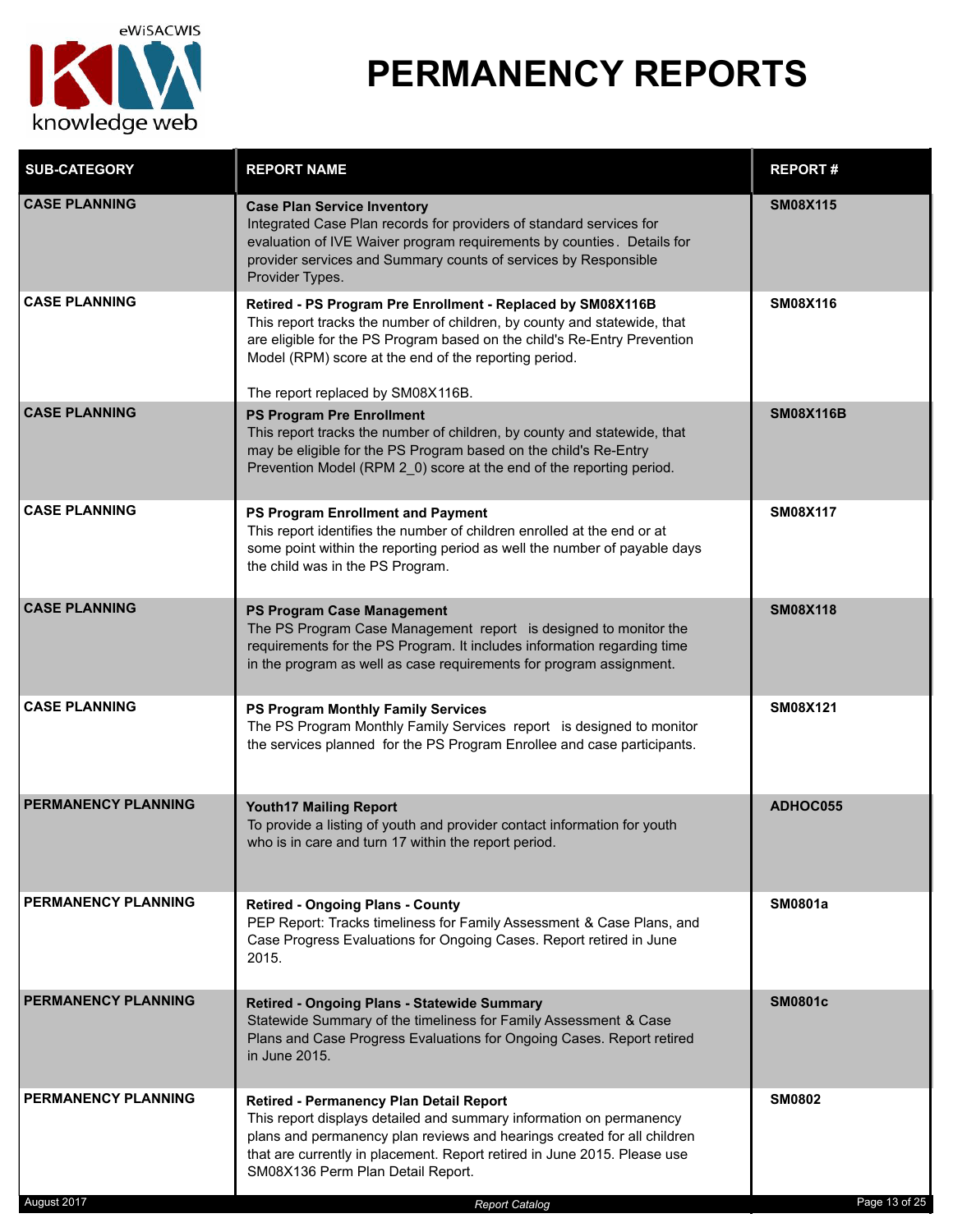

| <b>SUB-CATEGORY</b>        | <b>REPORT NAME</b>                                                                                                                                                                                                                                                                                                                                                                                                                                                                                                                                                                           | <b>REPORT#</b>  |
|----------------------------|----------------------------------------------------------------------------------------------------------------------------------------------------------------------------------------------------------------------------------------------------------------------------------------------------------------------------------------------------------------------------------------------------------------------------------------------------------------------------------------------------------------------------------------------------------------------------------------------|-----------------|
| <b>PERMANENCY PLANNING</b> | Retired - Ongoing Planning - County Summary and Details<br>Report identifying timeliness of documenting results of the family<br>assessments and the initial case plans, and case progress evaluations.<br>Report retired in June 2015.                                                                                                                                                                                                                                                                                                                                                      | SM08b01a        |
| <b>PERMANENCY PLANNING</b> | <b>NYTD Youth Contact</b><br>Monthly report that lists the NYTD youth name, most recent contact<br>information, and originating county. This report includes youth who is in<br>care and turn 17 during the report ing period.                                                                                                                                                                                                                                                                                                                                                               | <b>SM08X101</b> |
| <b>PERMANENCY PLANNING</b> | <b>Weekly NYTD Youth</b><br>Weekly report that lists the NYTD youth name, most recent contact<br>information, and originating county. This report includes youth who is in<br>care and turn 17 during the report ing period.                                                                                                                                                                                                                                                                                                                                                                 | <b>SM08X103</b> |
| <b>PERMANENCY PLANNING</b> | <b>NYTD Youth 17</b><br>Monthly report that lists the 17 year old youth who must complete the<br>survey in the past 12 months from report begin date. This report is used<br>for performance tracking purpose.                                                                                                                                                                                                                                                                                                                                                                               | <b>SM08X104</b> |
| <b>PERMANENCY PLANNING</b> | <b>Permanency Consultation Monitoring Report</b><br>This report provides open permanency consultant assignments during the<br>reporting period and associated client demographic information.<br>This report is for All Counties only and there are no individual County<br>output files.                                                                                                                                                                                                                                                                                                    | <b>SM08X106</b> |
| PERMANENCY PLANNING        | <b>IL Service Report</b><br>Monthly report that lists youth who receives independent living services<br>during the reporting period.                                                                                                                                                                                                                                                                                                                                                                                                                                                         | <b>SM08X107</b> |
| <b>PERMANENCY PLANNING</b> | <b>Permanency Consultation Report</b><br>This report contains information related to Permanency Consultations<br>and Permanency Roundtables. From this point forward, and within the<br>report, PCs and PRTs will be referred"<br>"to as PCs. This report pulls in all children that are in out-of-home care.<br>The report then indicates if a child has received a PC and information<br>directly relating to that PC."<br>"Summary tabs pull information directly relating to pending tasks and<br>systemic barriers.                                                                     | <b>SM08X109</b> |
| <b>PERMANENCY PLANNING</b> | <b>SPC Monitoring Report</b><br>The State Permanency Consultation Monitoring Report contains<br>information regarding children in out-of-home care (OHC) specifically with<br>the purpose of assisting in the monitoring and tracking of permanency<br>consultation activities of and for State Permanency Consultants (SPC).<br>The report was developed to assist SPCs in talking with counties about<br>their children in OHC and assist in permanency planning efforts. This<br>report was developed to help SPCs monitor activity directly related to<br>Permanency Roundtables (PRTs). | <b>SM08X110</b> |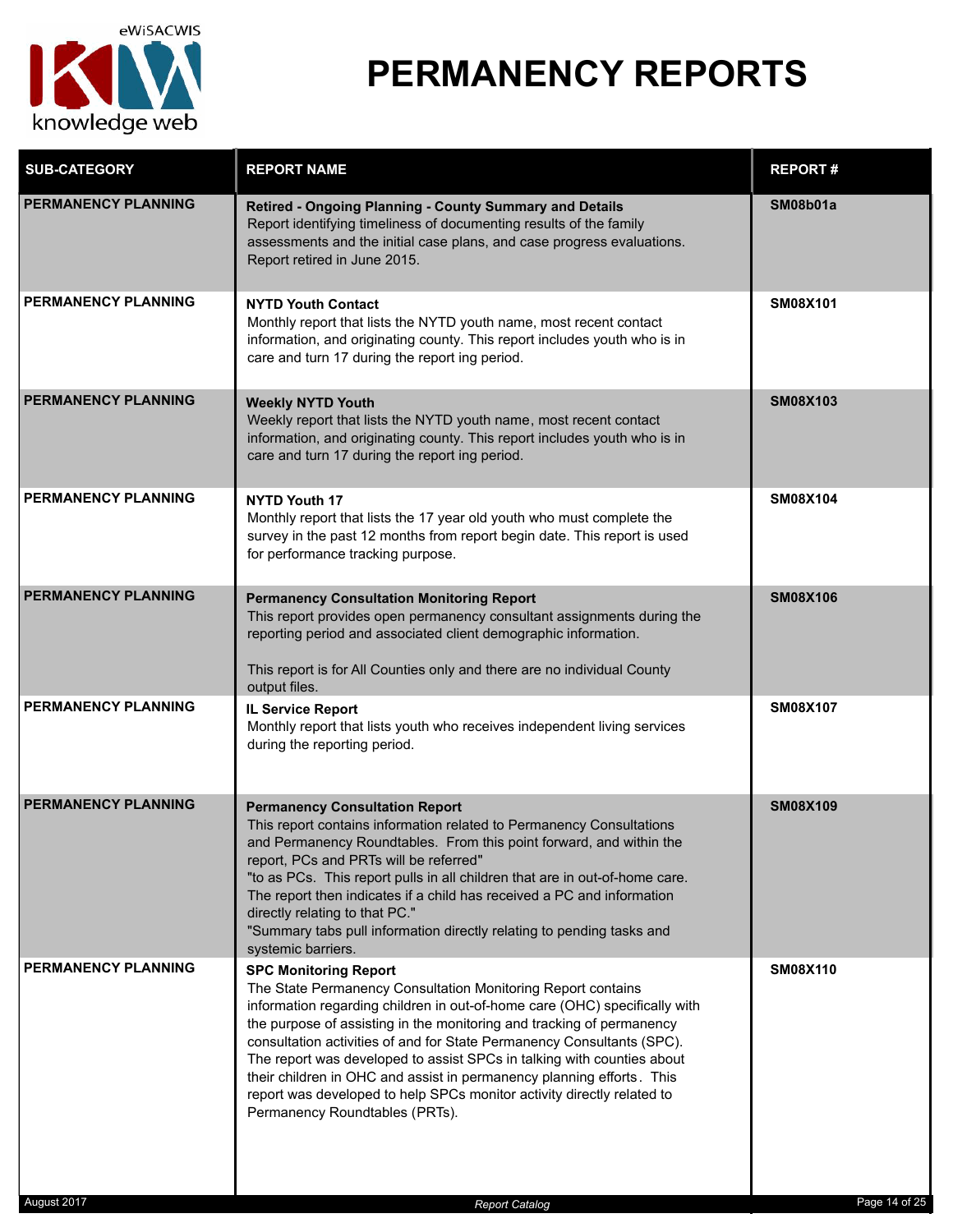

| <b>SUB-CATEGORY</b>        | <b>REPORT NAME</b>                                                                                                                                                                                                                                                                        | <b>REPORT#</b>  |
|----------------------------|-------------------------------------------------------------------------------------------------------------------------------------------------------------------------------------------------------------------------------------------------------------------------------------------|-----------------|
| <b>PERMANENCY PLANNING</b> | <b>NYTD Youth Contact 19</b><br>Monthly report that lists the NYTD youth name, most recent contact<br>information, and originating county. This report includes youth who<br>completed NYTD Survey at 17 and turn 19 during the report ing period.                                        | <b>SM08X112</b> |
| <b>PERMANENCY PLANNING</b> | <b>NYTD Youth Tracking 19</b><br>Monthly report that lists the 19 year old youth who must complete the<br>survey in the past 12 months from report begin date. This report is used<br>for performance tracking purpose.                                                                   | <b>SM08X113</b> |
| <b>PERMANENCY PLANNING</b> | <b>PS Program Concurrent Plan</b><br>This report captures the list of indicators that mandates the need of<br>Concurrent Plan within the Permanency Plan. The Information is pulled<br>from the most recent plan of the child¿s episode within the reporting<br>period.                   | <b>SM08X123</b> |
| <b>PERMANENCY PLANNING</b> | <b>NYTD Youth Contact 21</b><br>Monthly Report that lists the NYTD youth name, most recent contact<br>information and originating county. This Report includes youth who<br>completed NYTD survey at 17 and turns 21 during the Reporting period.                                         | <b>SM08X128</b> |
| <b>PERMANENCY PLANNING</b> | <b>NYTD Youth Contact Tracking 21</b><br>Monthly Report that lists the 21 year old youth who must complete the<br>survey in the past 12 months from report begin date. This report is used<br>for performance tracking purpose.                                                           | <b>SM08X129</b> |
| <b>PERMANENCY PLANNING</b> | <b>NYTD Youth Outcome Summary 17 Report</b><br>This report captures information of the youth that participated in the<br>NYTD 17 survey. It shows, at a county and statewide level.                                                                                                       | <b>SM08X130</b> |
| <b>PERMANENCY PLANNING</b> | <b>NYTD Youth Outcome Summary 19 Report</b><br>This report captures information of the youth that participated in the<br>NYTD 19 survey. It shows, at a county and statewide level.                                                                                                       | <b>SM08X131</b> |
| <b>PERMANENCY PLANNING</b> | <b>NYTD Youth Outcome Summary 21 Report</b><br>This report captures information of the youth that participated in the<br>NYTD 21 survey. It shows, at a county and statewide level                                                                                                        | <b>SM08X132</b> |
| <b>PERMANENCY PLANNING</b> | <b>Permanency Plan Detail Report</b><br>The Permanency Plan Detail report provides information regarding<br>permanency reviews and hearings and their timeliness, Concurrent<br>planning items, ASFA information, Wellbeing information, and Services<br>currently provided to the child. | <b>SM08X136</b> |
| PERMANENCY PLANNING        | <b>Youth Outcomes Report</b>                                                                                                                                                                                                                                                              | <b>SM10A119</b> |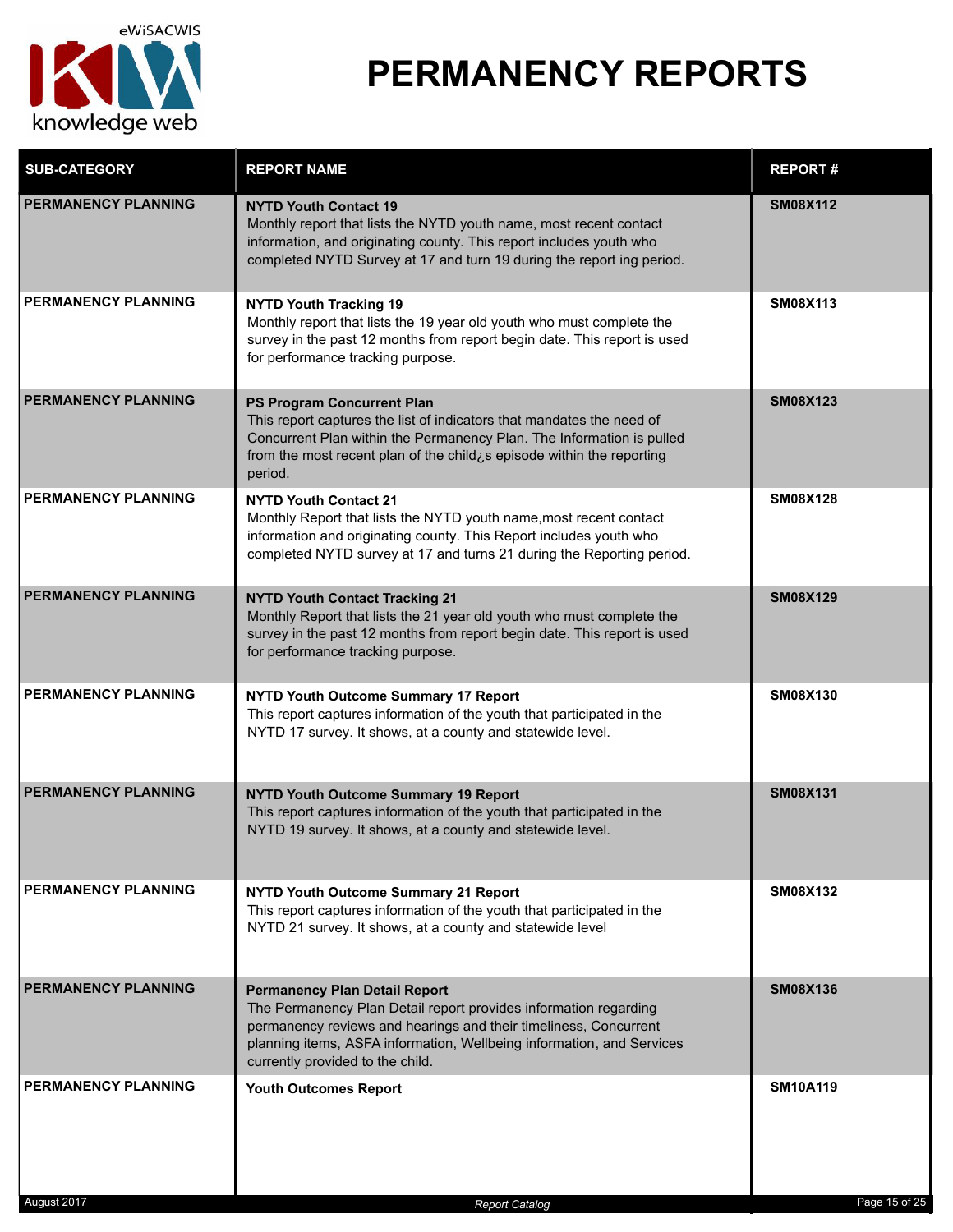

| <b>SUB-CATEGORY</b> | <b>REPORT NAME</b>                                                                                                                                                                                                                                                                                                                                                                                                                                                                                                                            | <b>REPORT#</b>  |
|---------------------|-----------------------------------------------------------------------------------------------------------------------------------------------------------------------------------------------------------------------------------------------------------------------------------------------------------------------------------------------------------------------------------------------------------------------------------------------------------------------------------------------------------------------------------------------|-----------------|
|                     | The Youth Outcomes Report contains information related to children aged<br>15 and older in out-of-home care (OHC) and out-of-home placement<br>(OHP). The report contains information regarding children exiting out of<br>home care, and count of children in care at the end of the reporting<br>period. The report also contains summary and detail information related<br>to each child's episode length, age at discharge, and agency and<br>county-level outcome trends. This report is the source data for the Aging<br>Out Dashboard. |                 |
| PERMANENCY PLANNING | <b>Foster Care Extension</b><br>This report is for Foster Care Extension purpose and has the records for<br>youths of age 17.5 and above. It provides the youth level detail information<br>including their OHC re-entry, their age at re-entry, whether they have<br>eligibility determination document, their Initial and Subsequent Eligibility.                                                                                                                                                                                           | <b>SM10A124</b> |
| <b>PLACEMENT</b>    | Kids Removed in OHC by zip code<br>Report shows all children who were in out of home care during the query<br>period, along with the address/zip code from which they were<br>(assumedly) removed-- the address associated with cps report prior to<br>the child's removal date. If the CPS report did not have an address, the<br>case address on the CPS report date is used.<br>Report also provides the zip code of the provider with which they were<br>placed.<br>Summaries show counts of cases and children by zip code.              | ADHOC030        |
| <b>PLACEMENT</b>    | Kids in OHC by Provider Zip Code<br>Report shows data for all children in out of home care within the query<br>period, including the provider address and zip code where the children<br>were placed. The report summary shows counts of cases and children<br>by provider zip code.                                                                                                                                                                                                                                                          | ADHOC034        |
| <b>PLACEMENT</b>    | All Children age 15 or older in out of home placements - select by County<br>AD HOC Report #200 - all Counties can now use<br>All Children age 15 or older in out of home placements, including Kinship<br>includes all children from age 0 through 18 or older than 18 if still in OHC<br>#39495 - April 2015, this report retired.                                                                                                                                                                                                          | ADHOC040        |
| <b>PLACEMENT</b>    | <b>Removal Reasons Report</b><br>This report lists the summary of removal reasons for the children who are<br>in out of home placement within the reporting period. The report logic<br>based on PAAD core and the physical move detail tab. The child's MCI ID<br>listed as well.                                                                                                                                                                                                                                                            | <b>ADHOC076</b> |
| <b>PLACEMENT</b>    | <b>Out of Home Care Rates</b>                                                                                                                                                                                                                                                                                                                                                                                                                                                                                                                 | <b>FM01x100</b> |
| August 2017         | <b>Report Catalog</b>                                                                                                                                                                                                                                                                                                                                                                                                                                                                                                                         | Page 16 of 25   |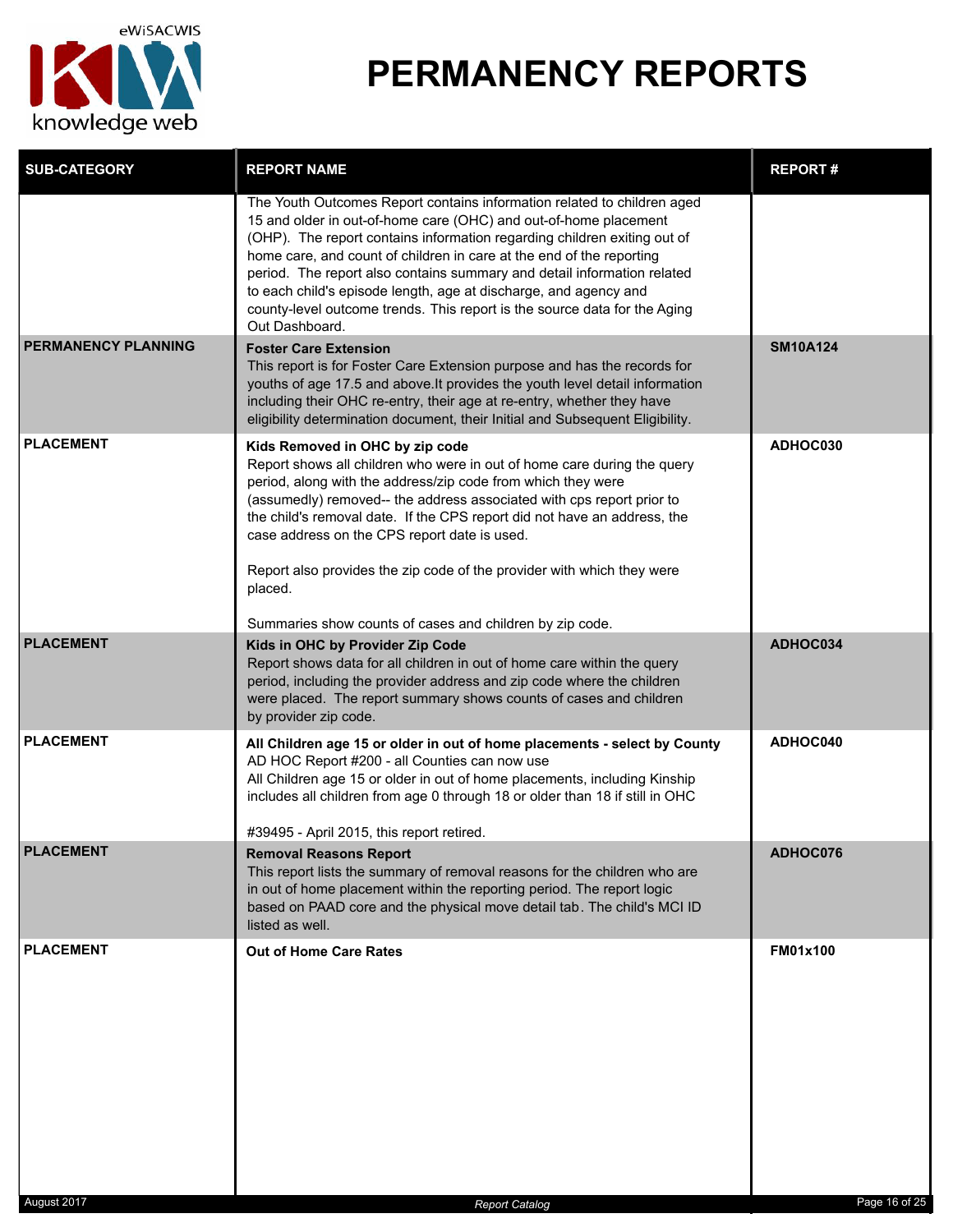

| <b>SUB-CATEGORY</b> | <b>REPORT NAME</b>                                                                                                                                                                                                                                                                                                                                                                                                                                                                                                                                                                                                                                                                                                                                                                                                                                                                                                                                                                                                                                       | <b>REPORT#</b>  |
|---------------------|----------------------------------------------------------------------------------------------------------------------------------------------------------------------------------------------------------------------------------------------------------------------------------------------------------------------------------------------------------------------------------------------------------------------------------------------------------------------------------------------------------------------------------------------------------------------------------------------------------------------------------------------------------------------------------------------------------------------------------------------------------------------------------------------------------------------------------------------------------------------------------------------------------------------------------------------------------------------------------------------------------------------------------------------------------|-----------------|
|                     | The Out-of-Home Care Rates Report contains information related to<br>placement rates for children in out-of-home care (OHC). Any average<br>found in this<br>report is a 12 month rolling average. All averages include only those<br>foster care payments that are paid placements. Information includes the<br>average<br>out of home care rate for children in a paid foster care placement by level<br>of need, the average foster care payment by level of need and level of<br>care,<br>the average number of supplemental points by the seven CANS domains,<br>the justification for exceptional payments, information specific to those<br>children<br>subject to the hold harmless clause, and detail information about the<br>rates and payments for all children in OHC.<br>The purpose of this report is to assist in determining what average foster<br>care rates are taking into consideration the child's level of need and level<br>of care. It can also be used to assist counties in managing the group of<br>hold harmless children. |                 |
| <b>PLACEMENT</b>    | <b>CANS Timeliness</b><br>Provides information on the CANS ticklers that are coming due in the<br>near future (based on report end date + 45 days), and CANS that were<br>completed within the reporting period.<br>This report can be used to help manage CANS which need to be done,<br>and to understand state, county and worker performance related to the<br>timeliness with which CANS are being completed.                                                                                                                                                                                                                                                                                                                                                                                                                                                                                                                                                                                                                                       | <b>SM08D100</b> |
| <b>PLACEMENT</b>    | Children Reunified within 12 months of removal<br>This report lists the children who were reunified with families within 12<br>months of removal.                                                                                                                                                                                                                                                                                                                                                                                                                                                                                                                                                                                                                                                                                                                                                                                                                                                                                                        | <b>SM10A105</b> |
| <b>PLACEMENT</b>    | <b>Placement Verification</b><br>Provides detailed information related to Placements and financial<br>payment forecasting.<br>Breakout tabs include: Foster Care (incl TFH), Kinship, Facilities, Other<br>Placements, and One-Time payments.                                                                                                                                                                                                                                                                                                                                                                                                                                                                                                                                                                                                                                                                                                                                                                                                            | <b>SM10A108</b> |
| <b>PLACEMENT</b>    | <b>ASFA Report</b><br>Federal regulations require States to document ASFA and Permanency<br>Planning information for children who have been in out of home care for<br>15 out of the last 22 months. This report indicates whether that<br>documentation has been completed or has yet to be completed for the<br>county specified.                                                                                                                                                                                                                                                                                                                                                                                                                                                                                                                                                                                                                                                                                                                      | <b>SM10A109</b> |
| <b>PLACEMENT</b>    | <b>Placement Activity and Detail</b><br>The Placement Activity and Detail Report contains information related to<br>children in out-of-home care (OHC). The report contains information<br>regarding the flow of entries into and exits out of OHC, including the<br>count of children in care at the end of the reporting period, and a count of<br>total children served during the reporting period. The report also contains<br>summary and detail information related to each child in OHC including<br>placement settings, relative placements, and demographics.                                                                                                                                                                                                                                                                                                                                                                                                                                                                                  | <b>SM10A112</b> |
|                     |                                                                                                                                                                                                                                                                                                                                                                                                                                                                                                                                                                                                                                                                                                                                                                                                                                                                                                                                                                                                                                                          |                 |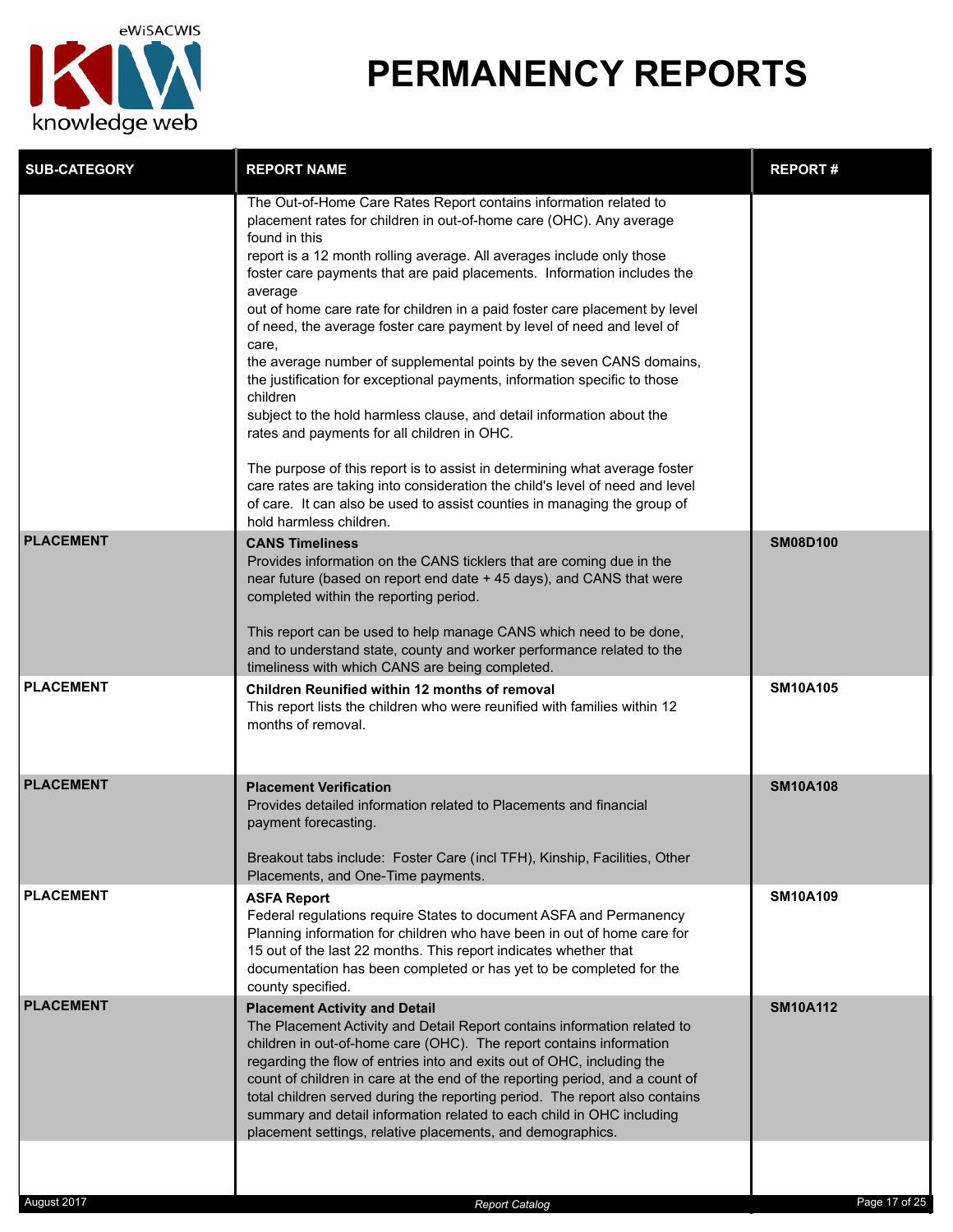

| <b>SUB-CATEGORY</b> | <b>REPORT NAME</b>                                                                                                                                                                                                                                                                                                                                                                                                                                                                                                                                                                                                                                                                                                                                                                                     | <b>REPORT#</b>  |
|---------------------|--------------------------------------------------------------------------------------------------------------------------------------------------------------------------------------------------------------------------------------------------------------------------------------------------------------------------------------------------------------------------------------------------------------------------------------------------------------------------------------------------------------------------------------------------------------------------------------------------------------------------------------------------------------------------------------------------------------------------------------------------------------------------------------------------------|-----------------|
| <b>PLACEMENT</b>    | <b>Permanency Outcomes</b><br>The Permanency Outcomes Report contains information related to<br>children in out-of-home care (OHC) and out-of-home placement (OHP).<br>The report contains information regarding children exiting out of home<br>care, and count of children in care at the end of the reporting period. The<br>report also contains summary and detail information related to each<br>child's episode length, age at discharge, and agency and county-level<br>outcome trends.                                                                                                                                                                                                                                                                                                        | <b>SM10A114</b> |
| <b>PLACEMENT</b>    | <b>Re-Entry into OHC Report</b><br>The Reentry Into OHC Report contains information related to children in<br>out-of-home care (OHC) and out-of-home placement (OHP). The report<br>contains information regarding children exiting out of home care (for 12<br>months prior to the report range), and count of children in care at the end<br>of the reporting period, and time measures for those kids that re-enter<br>OHC anytime after that exit from OHC. The report also contains<br>summary and detail information related to each child's episode length,<br>age at discharge, and agency and county-level Reentry trends. NOTE:<br>The OHC cohort for this report uses children exiting (discharging from)<br>OHC in the 12 months prior to the report period range supplied by the<br>user. | <b>SM10A115</b> |
| <b>PLACEMENT</b>    | <b>Placement Stability</b><br>The Placement Stability Report contains information related to children in<br>out-of-home care (OHC) and out-of-home placement (OHP). The report<br>contains information regarding children in an out of home care episode at<br>any point within the reporting period; counts of unique children and of out<br>of home care episodes (referred to in the report as "child-episodes". The<br>report provides summary and detail information related to each child's<br>episode length, physical placement movements, and agency and<br>county-level compliance with the Federal measure.                                                                                                                                                                                 | <b>SM10A116</b> |
| <b>PLACEMENT</b>    | On demand only - CFSR3 Permanency in OHC Report<br>ON DEMAND ONLY as of May 2016 - The Permanency-In-OHC Report<br>contains information related to children in out-of-home care (OHC) and<br>out-of-home placement (OHP). The report contains information<br>regarding children exiting out of home care, and count of children in care<br>at the end of the reporting period. The report also contains summary and<br>detail information related to each child's episode length, age at discharge,<br>and agency and county-level outcome trends.                                                                                                                                                                                                                                                     | <b>SM10A120</b> |
| <b>PLACEMENT</b>    | On demand only - CFSR3 Reentry Into OHC Report<br>ON DEMAND ONLY as of May 2016 - This report is specific developed<br>for CFSR3 measure and the report population is the entry cohort.                                                                                                                                                                                                                                                                                                                                                                                                                                                                                                                                                                                                                | <b>SM10A121</b> |
| <b>PLACEMENT</b>    | <b>CFSR3 Placement Stability Report</b><br>This report is specific to the CFSR3 measure and the report population is<br>entry cohort.                                                                                                                                                                                                                                                                                                                                                                                                                                                                                                                                                                                                                                                                  | <b>SM10A122</b> |
| <b>PLACEMENT</b>    | <b>CFSR3 Maltreatment in OHC</b>                                                                                                                                                                                                                                                                                                                                                                                                                                                                                                                                                                                                                                                                                                                                                                       | <b>SM10A123</b> |

August 2017 *Report Catalog* Page 18 of 25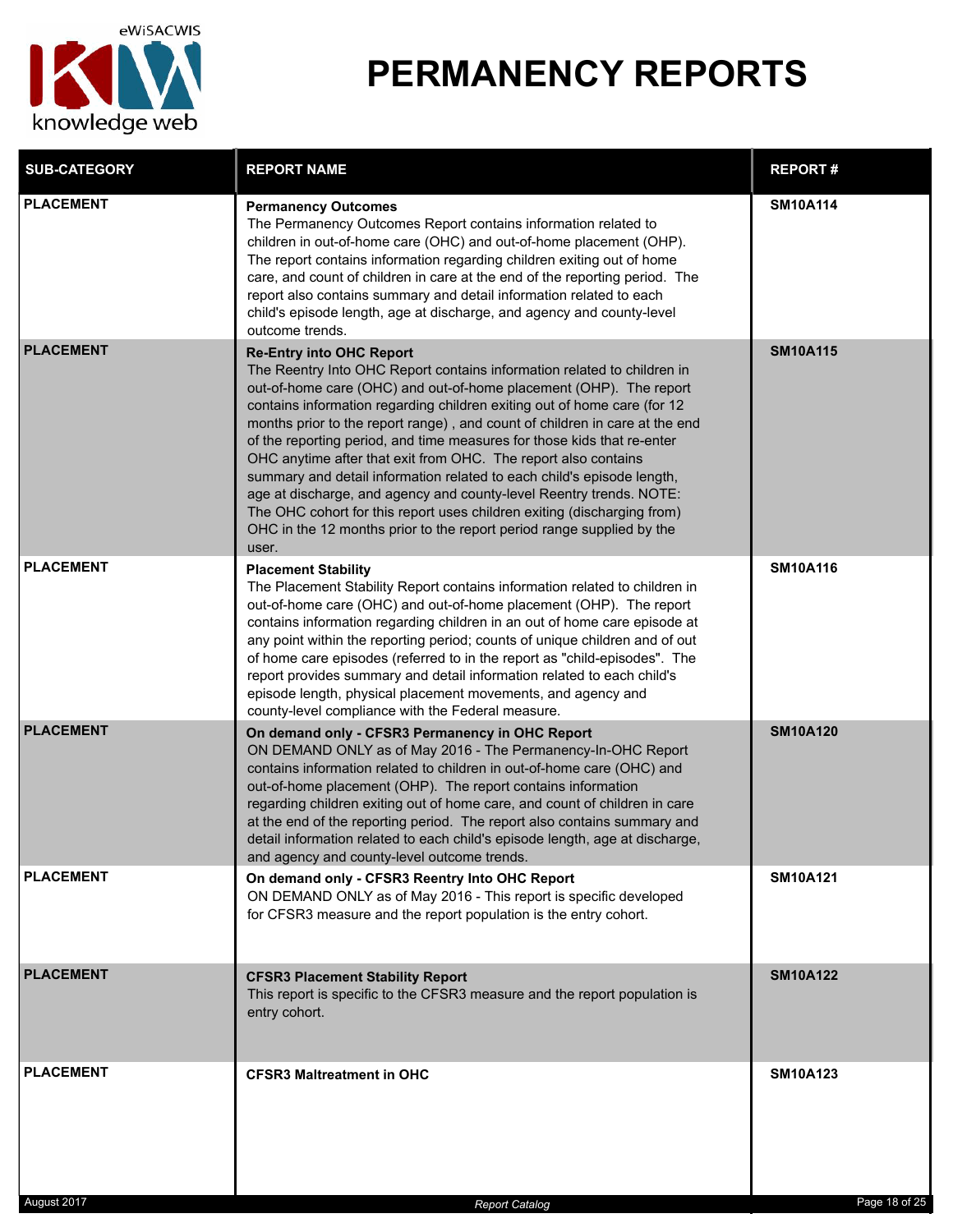

| <b>SUB-CATEGORY</b> | <b>REPORT NAME</b>                                                                                                                                                                                                                                                                                                                                                                                                                                                                                                                                                                                                                                                                   | <b>REPORT#</b>  |
|---------------------|--------------------------------------------------------------------------------------------------------------------------------------------------------------------------------------------------------------------------------------------------------------------------------------------------------------------------------------------------------------------------------------------------------------------------------------------------------------------------------------------------------------------------------------------------------------------------------------------------------------------------------------------------------------------------------------|-----------------|
|                     | The Maltreatment in out-of-home care (OHC) report gives the information<br>about of all the children in foster care during a 12-month period, the rate<br>of victimization per day of foster care. The report contains information<br>about the total number of day spent in OHC, sustained allegations, rate of<br>incidents per 100k at the end of the reporting period. The report also<br>contains summary and detail information related to each child's<br>allegations, maltreatment and maltreater details, placement and service<br>types at the report end.                                                                                                                 |                 |
| <b>PLACEMENT</b>    | <b>Median Length of Stay</b><br>Median Length of Stay report presents summary and child-level detail for<br>the median length of stay (in months) of children in placement at a given<br>point in time.                                                                                                                                                                                                                                                                                                                                                                                                                                                                              | <b>SM10A21</b>  |
| <b>PLACEMENT</b>    | <b>Maltreatment in Out of Home Care</b><br>The Maltreatment in Out of Home Care report presents summary and<br>child level-detail for allegations of maltreatment towards children in out of<br>home care by Foster parents, Relative court-ordered care providers, or<br>Staff at RCCs. Results are based on reports of abuse within a calendar<br>year (CY). All reports against Foster Parents, Relative court-ordered care<br>providers, and Staff are included in the report regardless of the allegation<br>decision/finding. Additional case detail is provided at the child level<br>including maltreatment type, maltreater relationship, and report and<br>assessment data | <b>SM10A23</b>  |
| <b>PLACEMENT</b>    | <b>Re-entry into OHC</b><br>Retired COBOL reprot - only available for BMCW PRES                                                                                                                                                                                                                                                                                                                                                                                                                                                                                                                                                                                                      | <b>SM10a24</b>  |
| <b>PLACEMENT</b>    | <b>Siblings in Placement Summary - County</b><br>PEP report that tracks the children who are in placement who have<br>siblings. Indicates whether siblings are placed at the same provider<br>home. This is a point in time report.                                                                                                                                                                                                                                                                                                                                                                                                                                                  | <b>SM10A30a</b> |
| <b>PLACEMENT</b>    | Siblings in Placement Summary - Statewide Summary<br>PEP report that is a Statewide summary of the children who are in<br>placement who have siblings. Indicates whether siblings are placed at the<br>same provider home. This is a point in time report.                                                                                                                                                                                                                                                                                                                                                                                                                           | <b>SM10A30c</b> |
| <b>PLACEMENT</b>    | <b>Kinship Placement Report</b><br>The purpose of this report is to track the number of county funded and<br>TANF payments for children that are in a kinship care placement or<br>receiving kinship type services.                                                                                                                                                                                                                                                                                                                                                                                                                                                                  | <b>SM10a31</b>  |
| <b>PLACEMENT</b>    | <b>Placement Correction Report</b><br>The purpose of this report to identify cases that look to have errors<br>regarding out-of-home placements to aid future data clean up effort. The<br>focus of the report will be children with valid AFCARS placements.                                                                                                                                                                                                                                                                                                                                                                                                                        | <b>SM10a33</b>  |
|                     |                                                                                                                                                                                                                                                                                                                                                                                                                                                                                                                                                                                                                                                                                      |                 |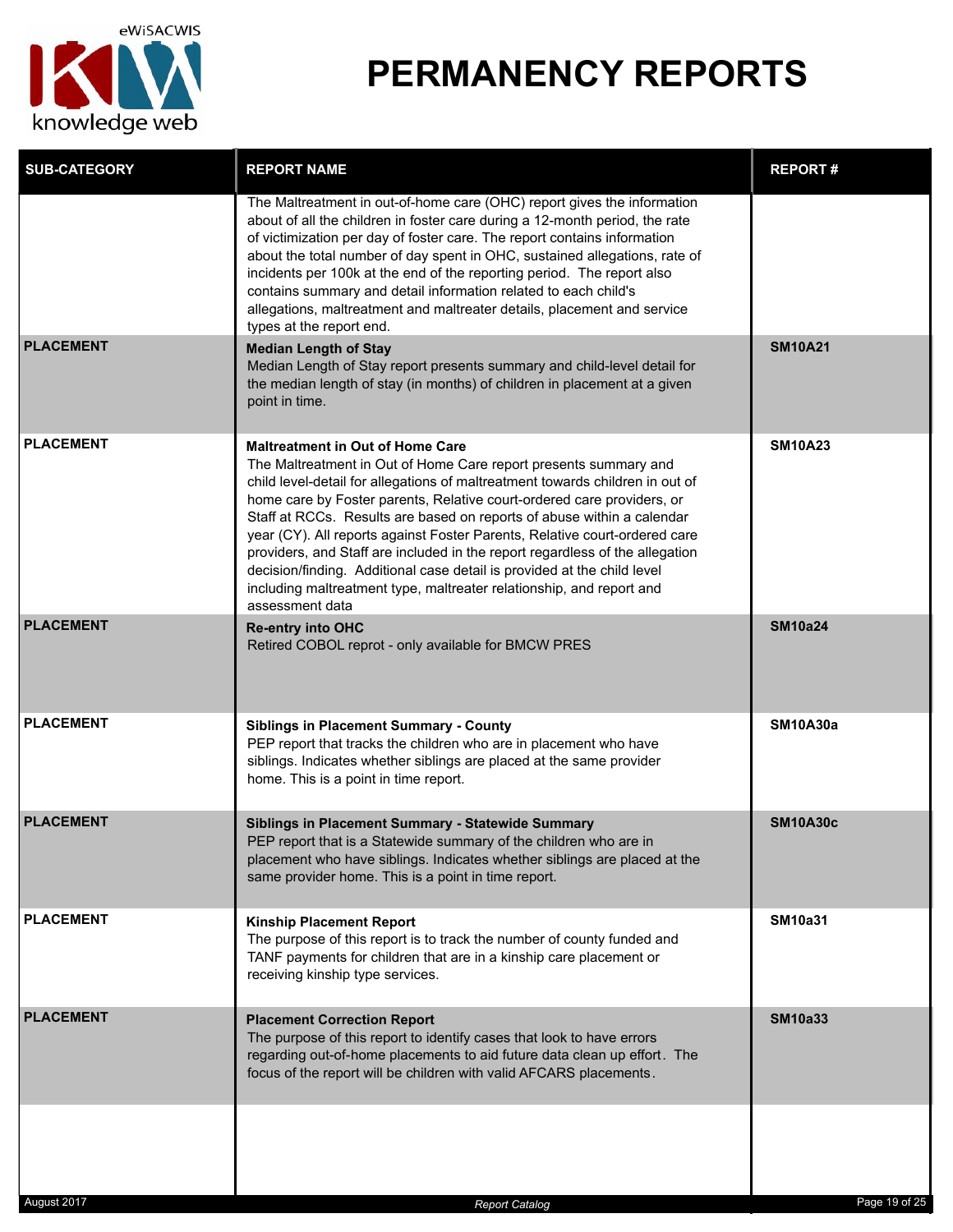

| <b>SUB-CATEGORY</b> | <b>REPORT NAME</b>                                                                                                                                                                                                                                              | <b>REPORT#</b>  |
|---------------------|-----------------------------------------------------------------------------------------------------------------------------------------------------------------------------------------------------------------------------------------------------------------|-----------------|
| <b>PLACEMENT</b>    | <b>Subsidized Guardianship</b><br>The subsidized Guardianship Report contains information related to<br>children who have a Subsidized Guardianship agreement, and may be<br>receiving a subsidized guardianship subsidy payment. The report has<br>seven tabs. | <b>SM17x101</b> |
| <b>PROVIDER</b>     | Retired - Listing of all Child Placing Agencies in the State<br>Listing of all Child Placing Agencies in the State - User entered start and<br>end dates.<br>Case ID, Start Date, Provider ID, Provider Name, Licensing Agency and<br>County.                   | ADHOC035        |
| <b>PROVIDER</b>     | <b>Provider Training by County</b><br>Provider Training Report by County and Start Date of training                                                                                                                                                             | ADHOC054        |
| <b>PROVIDER</b>     | Kinship Home Reassessment<br>Provide information related to Kinship care providers (CO-KC) who need<br>home reassessments, or have had them completed within the reporting<br>period.                                                                           | ADHOC071        |
| <b>PROVIDER</b>     | <b>Provider: Monthly Recruitment Report</b><br>Lists Recruitment Events held during the month information such as Date<br>and Cost.                                                                                                                             | <b>PM1001</b>   |
| August 2017         | <b>Report Catalog</b>                                                                                                                                                                                                                                           | Page 20 of 25   |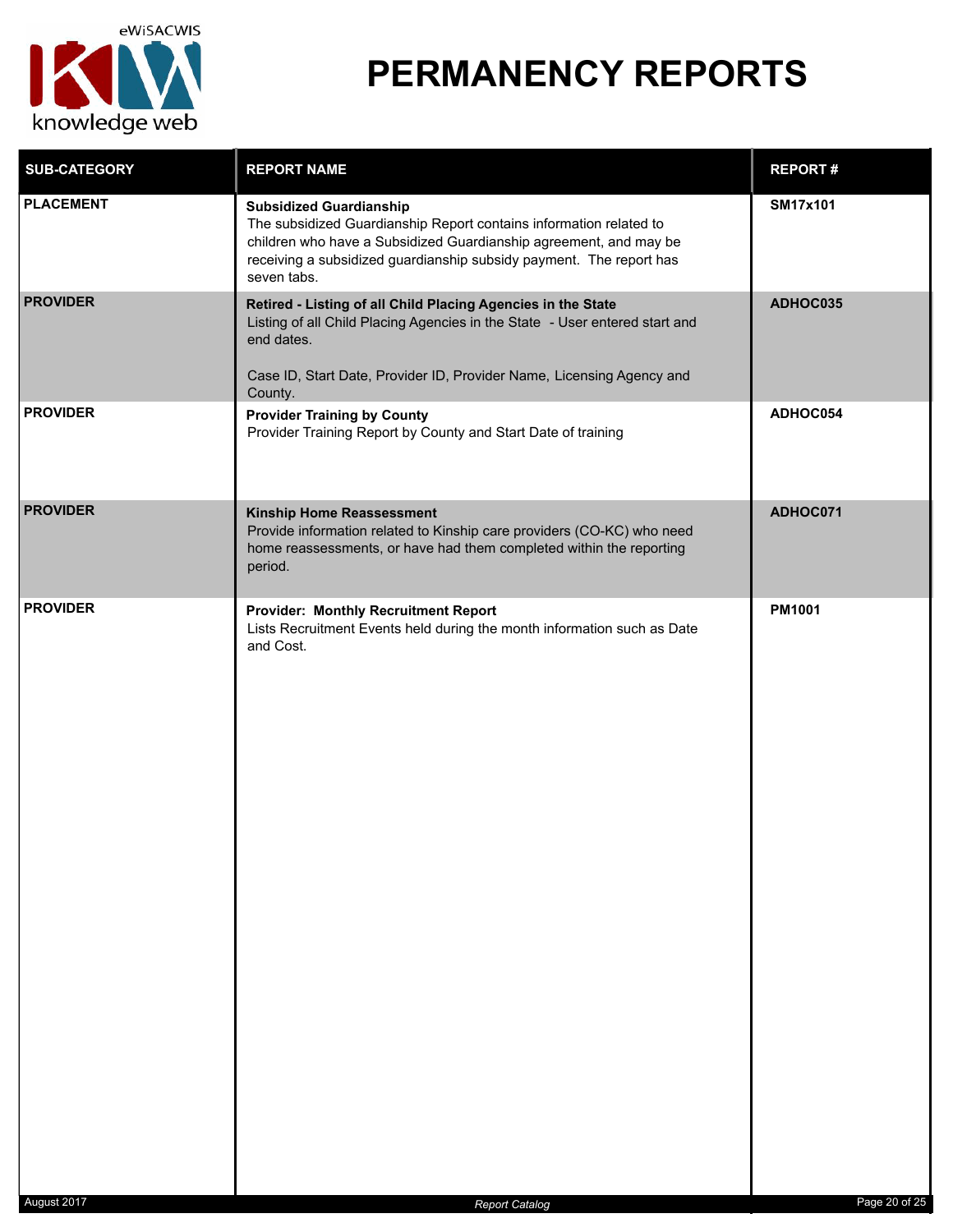

## **SAFETY REPORTS**

| <b>SUB-CATEGORY</b>       | <b>REPORT NAME</b>                                                                                                                                                                                                                                                                                                                                                                                                                                                                                                                                                                                                                                                                                                                                                                                                                                                                                                                                                                                                                                                            | <b>REPORT#</b>  |
|---------------------------|-------------------------------------------------------------------------------------------------------------------------------------------------------------------------------------------------------------------------------------------------------------------------------------------------------------------------------------------------------------------------------------------------------------------------------------------------------------------------------------------------------------------------------------------------------------------------------------------------------------------------------------------------------------------------------------------------------------------------------------------------------------------------------------------------------------------------------------------------------------------------------------------------------------------------------------------------------------------------------------------------------------------------------------------------------------------------------|-----------------|
| <b>ACCESS</b>             | <b>Access Report (Enhanced)</b><br>NOTE: Report parameter dates should be within the same calendar year.<br>Provides details for CPS Reports and Service Intakes, as well as ancillary<br>details concerning case participant demographics, the unit to which the<br>case was assigned after being screened, and summary information on<br>number and types of intakes, intake timing trends, ZIP code trends,<br>date/time trends, etc.<br>The purpose of the Access report is to track the intake activity recorded<br>by county and state workers in Access windows in eWiSACWIS. The<br>report population captured for this report will include all intakes screened<br>in and out at the supervisory level during the reporting period. This report<br>will also include a breakdown of the number of intakes by response time<br>(CPS only), maltreatment type (CPS only), and services report type<br>(service only). The Access report includes multiple detailed output files<br>and multiple summary outputs, distributed monthly for each county and<br>Statewide. | <b>SM02X100</b> |
| <b>ACCESS</b>             | On Demand only - Referrals<br>This report summarizes information relating to information and referral<br>requests that were documented during the reporting month.                                                                                                                                                                                                                                                                                                                                                                                                                                                                                                                                                                                                                                                                                                                                                                                                                                                                                                            | <b>SM0301</b>   |
| <b>ACCESS</b>             | <b>Alternative Response Recurrence</b><br>Recurrence of CPS access reports for Alternative Response initial<br>assessment completed within the reporting parameter period.                                                                                                                                                                                                                                                                                                                                                                                                                                                                                                                                                                                                                                                                                                                                                                                                                                                                                                    | <b>SM06a110</b> |
| <b>ACCESS</b>             | <b>CPS Safety</b><br>PEP Report: Report of timeliness and safety response for completed<br>Initial Assessments.                                                                                                                                                                                                                                                                                                                                                                                                                                                                                                                                                                                                                                                                                                                                                                                                                                                                                                                                                               | SM06B01a        |
| <b>ACCESS</b>             | <b>CPS Safety - Statewide Summary</b><br>PEP Report: summarizes the timeliness and safety response for<br>completed Initial Assessments for the entire state.                                                                                                                                                                                                                                                                                                                                                                                                                                                                                                                                                                                                                                                                                                                                                                                                                                                                                                                 | <b>SM06B01c</b> |
| <b>INITIAL ASSESSMENT</b> | <b>IA Tracking</b><br>Reports relevant details for cases assigned to Initial Assessment workers,<br>related casework that is required and timelines/deadlines.<br>The on-demand default parameter dates are:<br>From: 1st of the month that was two months ago<br>To: the current run date                                                                                                                                                                                                                                                                                                                                                                                                                                                                                                                                                                                                                                                                                                                                                                                    | <b>SM06A106</b> |
| <b>INITIAL ASSESSMENT</b> | <b>IA Backlog</b><br>Provides information for CPS reports received within the parameter<br>period which have not been linked to an Initial Assessment and/or the<br>Initial Assessment has not been fully completed and approved.                                                                                                                                                                                                                                                                                                                                                                                                                                                                                                                                                                                                                                                                                                                                                                                                                                             | <b>SM06A107</b> |
|                           |                                                                                                                                                                                                                                                                                                                                                                                                                                                                                                                                                                                                                                                                                                                                                                                                                                                                                                                                                                                                                                                                               |                 |
| August 2017               | <b>Report Catalog</b>                                                                                                                                                                                                                                                                                                                                                                                                                                                                                                                                                                                                                                                                                                                                                                                                                                                                                                                                                                                                                                                         | Page 21 of 25   |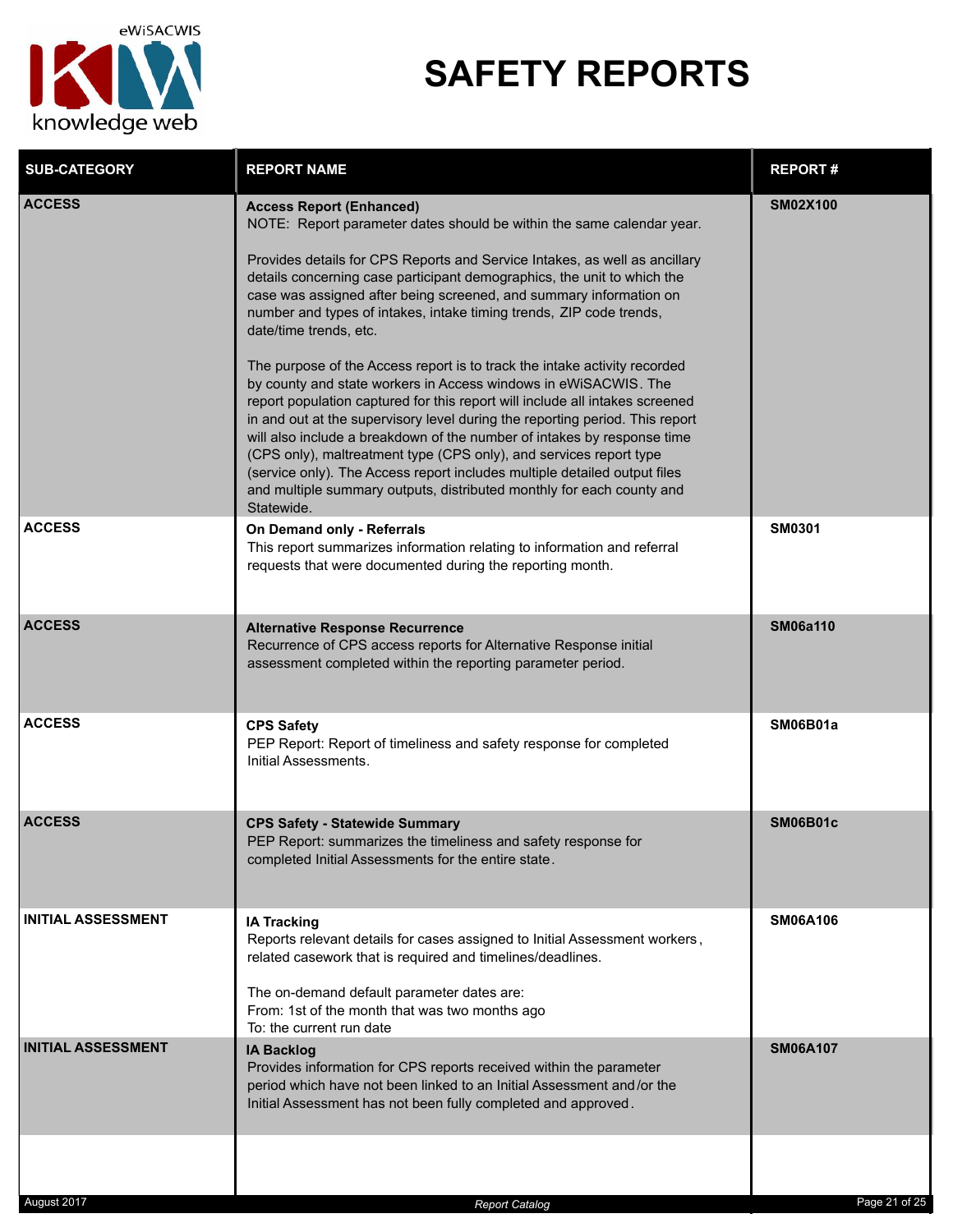

# **SAFETY REPORTS**

| <b>SUB-CATEGORY</b>                   | <b>REPORT NAME</b>                                                                                                                                                                                                                                                                                                                                                                                                                                                                                                                                                                          | <b>REPORT#</b>                   |
|---------------------------------------|---------------------------------------------------------------------------------------------------------------------------------------------------------------------------------------------------------------------------------------------------------------------------------------------------------------------------------------------------------------------------------------------------------------------------------------------------------------------------------------------------------------------------------------------------------------------------------------------|----------------------------------|
| <b>INITIAL ASSESSMENT</b>             | <b>Initial Assessment Report</b><br>This report covers all initial assessment performance measures, along<br>with caseload, workload, and has detailed information about each initial<br>assessment, allegation, and child victim.<br>This report can be used to understand state, county and worker<br>performance on a number of measures.<br>It has an official monthly run and is also run weekly.<br>This report can be run on demand, for individual counties and for<br>statewide (All-Counties) data.                                                                               | <b>SM06A109</b>                  |
| <b>INITIAL ASSESSMENT</b>             | <b>Recurrence of Maltreatment</b><br>This report provides broad information for all substantiated allegation<br>occurred within the query period.<br>The on-demand output will be one file, with multiple tabs (unlike the<br>scheduled outputs, which result in multiple output files.                                                                                                                                                                                                                                                                                                     | <b>SM06A111</b>                  |
| <b>INITIAL ASSESSMENT</b>             | <b>Initial F2F Contacts</b><br>This report is to determine the number of contacts that have been<br>attempted and/or that have occurred in the process of completing the<br>initial face-to-face contact in the Initial Assessment. This report also<br>states if the Initial F2F contact occurred timely or not, and whether any<br>attempts to make this contact were timely or not. Also included is the<br>minimum, maximum and average number of documentation delays in this<br>process.                                                                                              | <b>SM06A124</b>                  |
| <b>PLACEMENT</b>                      | <b>Confirm Safe Environment Report</b><br>This report lists the Confirm/Reconfirm Safe Environment Assessment<br>(CSE/RCSE) documented by counties on children who are in care within<br>the reporting period. This report is used for monitoring purposes.                                                                                                                                                                                                                                                                                                                                 | <b>SM06A128</b>                  |
| <b>SAFETY PLANNING</b>                | Retired - IHSS Report Replaced by SM06A125<br>The report provides evaluation information for the intensive in home<br>services program in BSWB. Information included characteristics of<br>referrals, case dispositions, re-referral and maltreatment, and children<br>removed to out of home care placement.<br>01/27/2017 - To be replaced by SM06A125 IHSS Enrollment and<br>Outcomes Report.                                                                                                                                                                                            | ADHOC070                         |
| <b>SAFETY PLANNING</b>                | <b>IHSS Enrollment and Outcomes Report</b><br>The SM06A125 IHSS Enrollment and Outcomes Report provides<br>enrollment and evaluation information for the in home safety services<br>program, for those enrolled during the reporting period. The report details<br>summary information regarding enrollment by county, demographic<br>information of children enrolled in the program, allegation and<br>substantiation information both before and during the program<br>enrollment, and information on the outcomes of children who left the<br>IHSS program during the reporting period. | <b>SM06A125</b>                  |
| <b>SAFETY PLANNING</b><br>August 2017 | <b>IHSS Pre Enrollment By County</b><br>This report provides the list of children not currently enrolled in the IHSS<br>program that meet the criteria for enrollment. The county is to use this<br>report to determine which children are not enrolled that likely should be<br>enrolled.<br><b>Report Catalog</b>                                                                                                                                                                                                                                                                         | <b>SM06A126</b><br>Page 22 of 25 |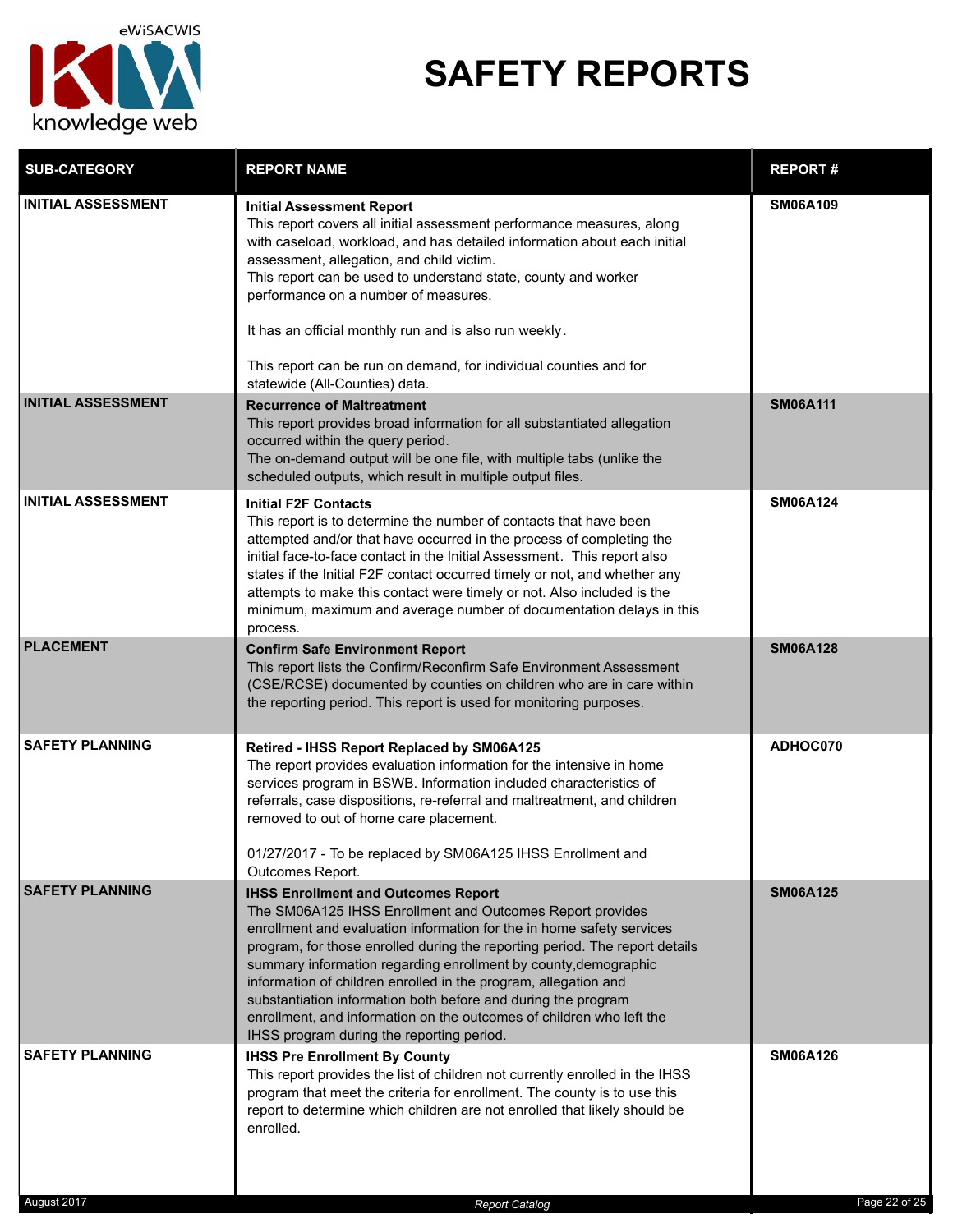

# **SAFETY REPORTS**

| <b>SUB-CATEGORY</b>    | <b>REPORT NAME</b>                                                                                                                                                                                                                                                                                                                                                                                                                                                                                               | <b>REPORT#</b>  |
|------------------------|------------------------------------------------------------------------------------------------------------------------------------------------------------------------------------------------------------------------------------------------------------------------------------------------------------------------------------------------------------------------------------------------------------------------------------------------------------------------------------------------------------------|-----------------|
| <b>SAFETY PLANNING</b> | <b>IHSS Pre Enrollment By Case, Child</b><br>This report provides the list of children that may be eligible for enrollment<br>in the IHSS program, and is to be used to assist in determining who to<br>enroll. The report user is to query the individual child they are interested<br>in enrolling to determine if they qualify.                                                                                                                                                                               | <b>SM06A127</b> |
| <b>SAFETY PLANNING</b> | Present Danger Threat and Protective Plan Report<br>This report will provide the information regarding the Present Danger<br>Threat Assessment and Protective Plan functionality implemented in<br>eWiSACWIS R5.7 (June, 2016). This report is to be used by caseworkers<br>and state staff to determine overall present danger threats and protective<br>plans implemented to control for safety to keep the child in the home.                                                                                 | <b>SM06B100</b> |
| <b>WELL-BEING</b>      | Safe Haven Relinquishment Report<br>This report provides information on the children that were marked as<br>being a 'Relinquishment Case' within the Person Management screen in<br>eWiSACWIS (within 'Parent Info'). Please note that this report does NOT<br>provide details regarding children noted as being a Relinquished Infant<br>during the Access Report process. Therefore any children documented<br>as being a relinquished infant only within the Access Report will not<br>appear in this report. | AdHoc075        |
| <b>WELL-BEING</b>      | <b>CFSR3 Recurrence of Maltreatment Report</b><br>This report is specific for CRSR3 measure.                                                                                                                                                                                                                                                                                                                                                                                                                     | <b>SM06A123</b> |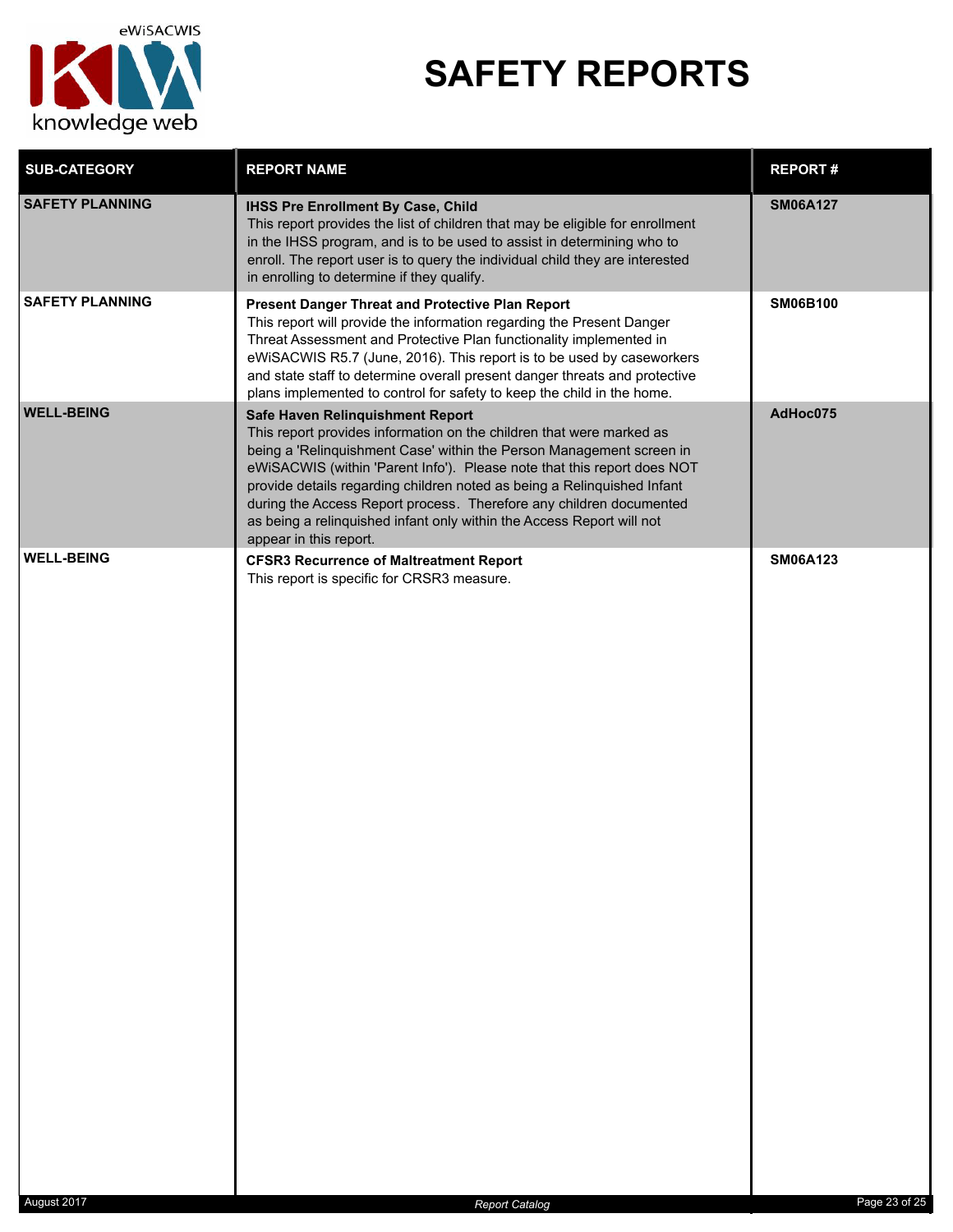

### **WELL-BEING REPORTS**

| <b>SUB-CATEGORY</b>        | <b>REPORT NAME</b>                                                                                                                                                                                                                                                                                                                                                                                                                                                                                                                                                                                                                                                                                                                                                                                                             | <b>REPORT#</b>  |
|----------------------------|--------------------------------------------------------------------------------------------------------------------------------------------------------------------------------------------------------------------------------------------------------------------------------------------------------------------------------------------------------------------------------------------------------------------------------------------------------------------------------------------------------------------------------------------------------------------------------------------------------------------------------------------------------------------------------------------------------------------------------------------------------------------------------------------------------------------------------|-----------------|
| <b>CASE PLANNING</b>       | <b>Community Response Plan</b><br>Case name and contact information for families referred to the<br>Community Response Program.<br>The contact information will include two tabs. The first tab will list families<br>assigned to the Treatment group and the second tab will list families<br>assigned to the Control group                                                                                                                                                                                                                                                                                                                                                                                                                                                                                                   | <b>SM04A102</b> |
| <b>CASEWORKER CONTACTS</b> | <b>Caseworker Contacts</b><br>NOTE: The parameter END Date is used to determine the Federal Fiscal<br>Year for the report. FFY begins on October 1st of each year.<br>Detail tab: Listing of children who were in out of home care for a given<br>month, for whom a documented face-to-face contact is required but is<br>missing.<br>Detail2 tab: Listing of documented successful face-to-face contacts for<br>each month.<br>Federal YTD and Summary tabs: Counts and Percent of children in Out<br>of Home Care placements who had in-home / face-to-face visits each                                                                                                                                                                                                                                                      | <b>CM06X100</b> |
|                            | month. County and Statewide compliance comparison, for both State<br>and Federal measures.                                                                                                                                                                                                                                                                                                                                                                                                                                                                                                                                                                                                                                                                                                                                     |                 |
| <b>CASEWORKER CONTACTS</b> | <b>Caseworker Contacts MONITORING</b><br>NOTE: The End Date parameter MUST be the last day of a month (even<br>if it is the current month).<br>Scaled down version of the main Caseworker Contacts report.<br>Provides more current and predictive current-month results for children in<br>out of home placement who (will) require monthly face to face contact<br>visits.<br>Visits_Required tab shows children-months for which a face to face<br>contact is required but has not been documented (and perhaps still needs<br>to occur).<br>Successful Contacts tab shows children-months for which a face to face<br>contact is/was required and the contact occurred and has been properly<br>documented.<br>Summary tab shows the percentage of contacts made versus contacts<br>required for the county and Statewide. | <b>CM06X102</b> |
| <b>CASEWORKER CONTACTS</b> | <b>Contacts for Families</b><br>This report tracks monthly contacts for all families in open cases within<br>the reporting period.                                                                                                                                                                                                                                                                                                                                                                                                                                                                                                                                                                                                                                                                                             | <b>CM06X104</b> |
| <b>EDUCATION</b>           | <b>Education</b><br>This report provides information on children who are expected to have<br>Educational information documented in eWisacwis.<br>Note: For ALL Counties run, please limit data requested to no more than<br>1 quarter, as the volume of returned data rows can exceed the current<br>software limitations.                                                                                                                                                                                                                                                                                                                                                                                                                                                                                                     | <b>SM07A100</b> |
|                            |                                                                                                                                                                                                                                                                                                                                                                                                                                                                                                                                                                                                                                                                                                                                                                                                                                |                 |